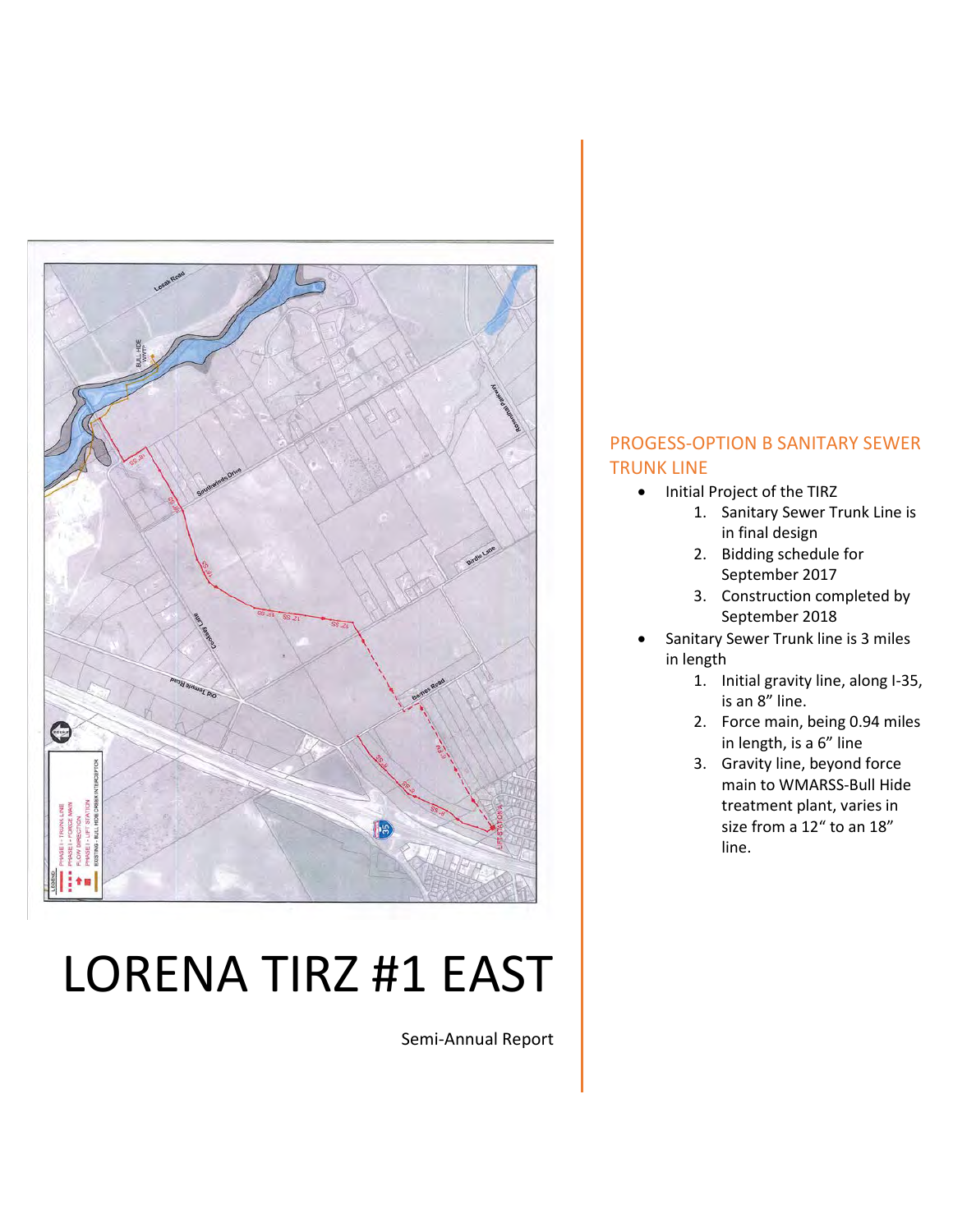#### **January - June, 2017**

#### **ORGANIZATIONAL BACKGROUND**

- 1. TIRZ #1 East established through City of Lorena Ordinance, adopted November 17, 2014. The ordinance also adopted project and financing plans and established a 7-member Board of Directors; 3 from City Council, 2 from Lorena Economic Development Corporation, 1 from McLennan County Commissioners Court, and 1 from the property owners in the Zone.
- 2. Master Economic Development Agreement, adopted in June 2015, between the City of Lorena, McLennan County, and the Lorena Economic Development Corporation (EDC), established the 70% tax incremental participation by the County and the EDC with the City for incremental sales and use taxes plus property taxes for the TIRZ #1 East.
- 3. McLennan County Economic Development program project agreement, established in June, 2015, granted to the City of Lorena incremental sales and use taxes and property taxes from development within the County 381 East Area and the TIRZ #1 East Zone.
- 4. Organizational Meeting of TIRZ was held on June 29, 2015 electing officers and approving the TIRZ #1 East and 381 East areas project plan and financing plan.

The TIRZ #1 East Board of Directors Officers and Directors for this Report period continues from the past reports with no changes and includes:

- Chairman………………………Mayor Pro-Tem Bill Coleman (Lorena City Council)
- Vice Chairman………………McLennan County Commissioner Kelly Snell
- Secretary………………………Mayor Chuck Roper (Lorena City Council)
- …………………………………….Alderman J Fagner (Lorena City Council)
- …………………………………….David Anderton (Lorena EDC)
- …………………………………….John Johnston (Lorena EDC)
- …………………………………….William Callan (Property Owner in the Zone)

The following firms provide professional services to the TIRZ Board of Directors:

- o Law Office of Cary L. Bovey, PLLC as legal advisors
- o Mundo and Associates, Inc. as TIRZ administrators and engineering program managers
- o Kasberg, Patrick & Associates, LP as design engineers for the sanitary sewer trunk line

#### **A. PROGRESS OF THE SANTARY SEWER TRUNK LINE DESIGN AND CONSTRUCTION PLANS**

Principal purpose of the Tax Increment Reinvestment District is the financing of public improvements which will attract private investment and development to an area challenged for such activity. The Lorena TIRZ #1 East Board has chosen the development of the sanitary sewer trunk line as its initial public improvement.

- The Preliminary Engineering for this initial project had a 4 month timeline and was completed by KPA as of the end of May, 2016, within budget.
- Mundo and Associates, Inc. performed the Program Management of these activities on behalf of the TIRZ Board.
- The Board, May 2016. selected Option B from a total of 3 options as the preferred line.
- Final Engineering Scope of Services Order to KPA for the Sanitary Sewer Trunk Line Design, Construction Plans, and Specifications was authorized by the Board to KPA on September 15, 2016. Design is now 95% complete. Bidding expected to begin in September 2017. Construction expected to begin November 2017.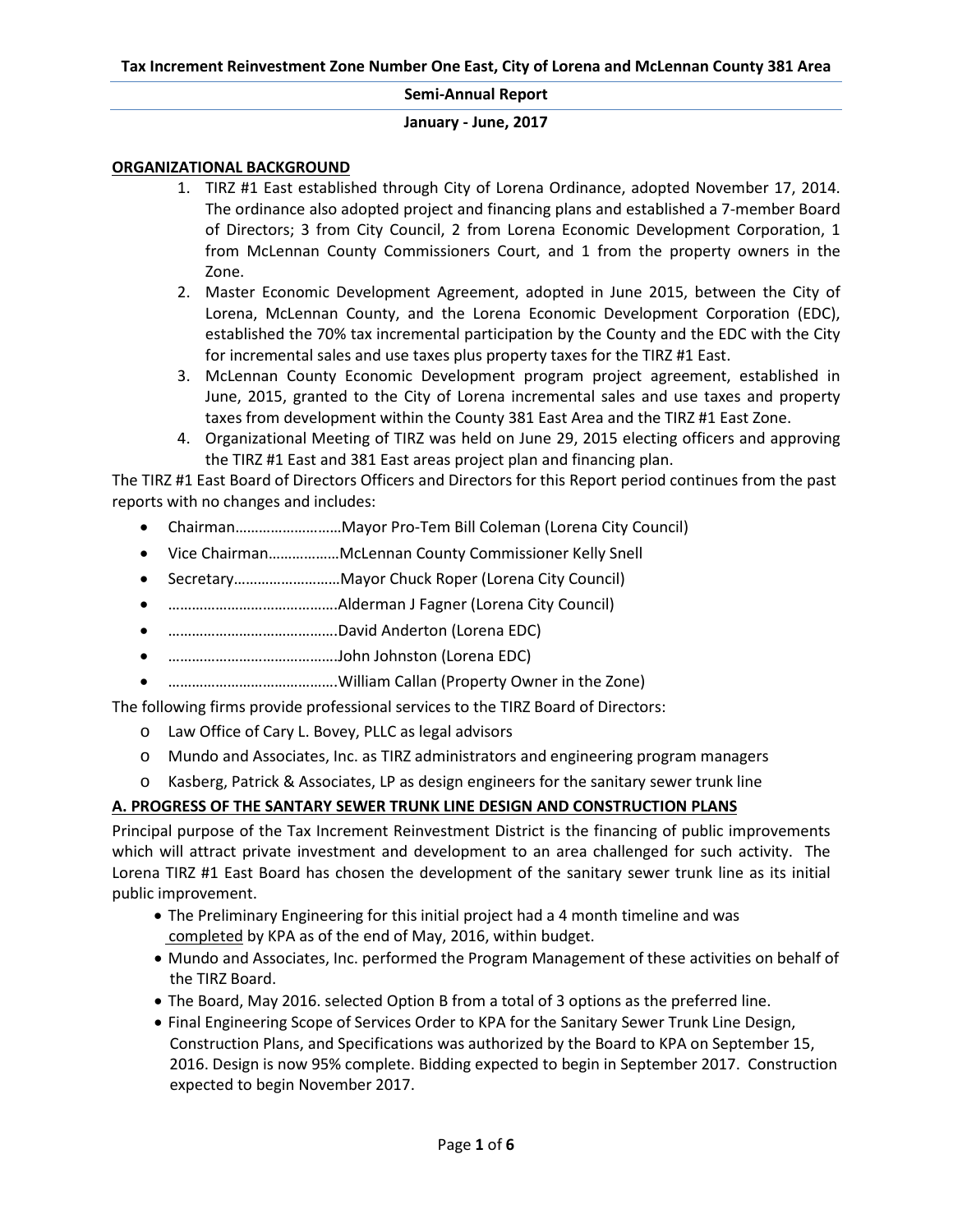#### **January - June, 2017**

- Program Management Scope of Services Order to Mundo and Associates, Inc. to perform the final engineering program management and bidding process was authorized by the Board on September 15, 2016. Bidding process is expected to begin in September. Construction expected in November 2017.
- This initial public infrastructure project, Option B, includes 3 miles of sanitary sewer trunk line and a lift station. Gravity Trunk line A is 3,263 linear feet. The Force main is 4,979 linear feet or 0.94 mile. The Gravity Trunk line B is 7,607 linear feet. See the illustration on the annual report cover for more detail of the Option B Sanitary Sewer Trunk line.

## **B. FINANCING OF THE SANITARY SEWER TRUNK LINE PROJECT**

- The City of Lorena established a Tax Increment Fund in January of 2016 and provided a reimbursable sum of \$40,000 for the payment of the preliminary sanitary sewer trunk line engineering and program management expenditures.
- The City of Lorena issued Certificates of Obligation in January of 2017 in which the TIRZs #1 East received \$2,425,000 for the project.
- As per development agreement, the City of Lorena has agreed to pay a portion of the initial annual principal and interest for a total of \$265,450 between 2017 and 2024. As TIRZ #1 East revenues increase this \$265,450 is eligible for reimbursement.
- As per development agreement, the Lorena Economic Development Corporation has agreed to to pay a portion of the initial annual principal and interest for a total of \$265,450 between 2017 and 2024. As TIRZ #1 East revenues increase this \$265,450 is eligible for reimbursement.
- As per development agreements three private sector participating landowners have agreed to pay a total of \$635,300 for initial debt payments between 2017 and 2024. As TIRZ #1 East revenues increase this \$635,300 is eligible for reimbursement.
- The Tax Increment Fund was/is not expected to receive property tax funds in the 2015-2016 fiscal year nor the 2016-2017 fiscal year as there was no substantial incremental increase in development nor appraised value from which to receive incremental pledged funds at rate of 70% of the incremental increase.
- It should be noted that the Tax Increment Fund is not expected to receive sales tax until the Texas Comptroller's Office is able to release a report of sales tax in the TIRZ. Texas law does not allow such a report for less than 4 sales tax payers in the TIRZ. There has been no new sales tax generating businesses located in the TIRZ in 2015-2016 nor is there anticipated that a new sales tax generating business will located in the TIRZ until after completion of the sanitary sewer trunk line. Completion of the trunk line is expect in September of 2018.
	- $\triangleright$  A July 2017 report of the expenditures of the TIRZ #1 East is attached.
- It is anticipated, as per the Financing Plan that once the sanitary sewer trunk line is available, commercial and residential development within the TIRZ will begin to generate property and sales tax revenues sufficient to pay expenditures of the TIRZ including principal and interest on the certificates of obligation for the \$2,425,000. The breakeven point in the Financing Plan is estimated at the end of 2024.
- It is of some note that a developer has been attracted to property adjoining the TIRZ #1 East and TIRZ #1 East is presently considering expansion of the TIRZ #1 East to include the proposed development area to facilitate development of 260 homes with a sanitary sewer line connecting to the initial sanitary sewer trunk line.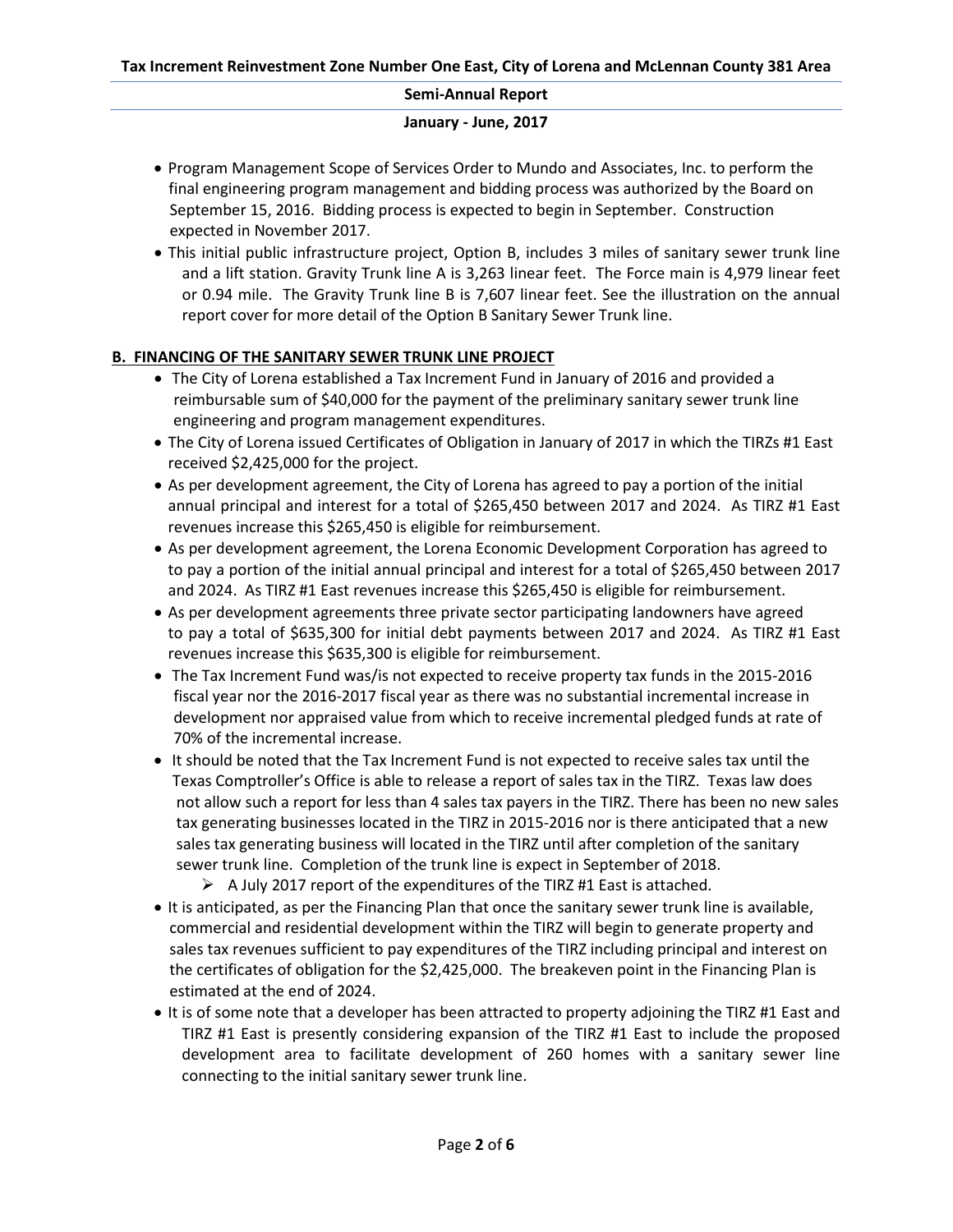**January - June, 2017** 

#### **C. TIRZ AREA DEVELOPMENT, BUSINESS LOCATION AND EMPLOYMENT CREATION**

- Efforts during this reporting period were spent with area residential development interests and two regional land development interests.
- Two of the landowners within the TIRZ are committed, by their agreements, to start of residential and commercial development no later than December 2021 with residential development at the rate of 15 residential lots per year or 5 acres of commercial development.
- Mitchell/Tully Group has agreed to begin development of a minimum of 6 acres within 12 months of the completion of the sanitary sewer trunk line project. This project is expected to be completed in September 2018.
- Loera Home Builders Company requested in April 2017 that the Lorena TIRZ #1 EAST Plan be amended to include a proposed Basin G Sanitary Sewer Trunk Line. The developer's agreement is now completed awaiting final considerations and approvals. The Loera Home Builders Company has agreed to develop their 220 acre property as a residential subdivision with 260 homes having an average value of \$450,000 per home. A minimum of 5 said homes shall be fully constructed annually once the sanitary sewer trunk line is complete. Loera will voluntarily annex the property into Lorena. Lorea will construct all required sanitary sewer collector lines and development component parts. Lorea will construct a water line extension to serve the property. Lorea will contribute to the Basin G Sanitary Sewer Trunk Line a total of \$500,000. Lorea will commit to convey easements necessary. The TIRZ Board is in final consideration to commit to amend the TIRZ Plan as requested and to construct the sanitary sewer trunk line for an expanded Basin G area. The City of Lorena is in final consideration to provide \$75,000 to Loera for the extension of the water line. The City of Lorena is committed to initiate negotiations with the City of Waco for the portion of the Loera property located within the ETJ of Waco to be included within the City of Lorena. The project plan and financial plan study for the "extended" Basin G amendment into the TIRZ #1 East has begun and the project plan study includes 4 properties. Final actions on the plans and TIRZ amendment await the completion of the plans.

## **BOARD OF DIRECTORS MEETINGS SUMMARIZED**

The TIRZ #1 East Board of Directors holds monthly meetings – generally on the first Monday of each month at the City of Lorena City Hall - open to the public and with Agendas publicly posted in accordance with the Texas Open Meetings Act. During this Report Period the following Board meetings were held:

- January 9, 2917 at 6:30 pm: Meeting included discussion of the "Path Forward" being steps and decision making necessary to begin construction of the sanitary sewer trunk line. Mundo and Associates, Inc. prepares and updates this report monthly on the final design progress. Progress on the design included environmental, archeological and geotechnical studies ongoing as well as the Nationwide permitting process. The Board held an election of officers confirming the officers for 2017 to be those from 2016. The financial report was reviewed and approved as well as payment of bills. The semi-annual report was reviewed.
- February 6, 2017 at 6:30 pm: Meeting included updates to the "Path Forward" reports and progress on the sewer trunk line final engineering including the various studies and Nationwide permitting. It was announced that City Council approved the reappointment of TIRZ Directors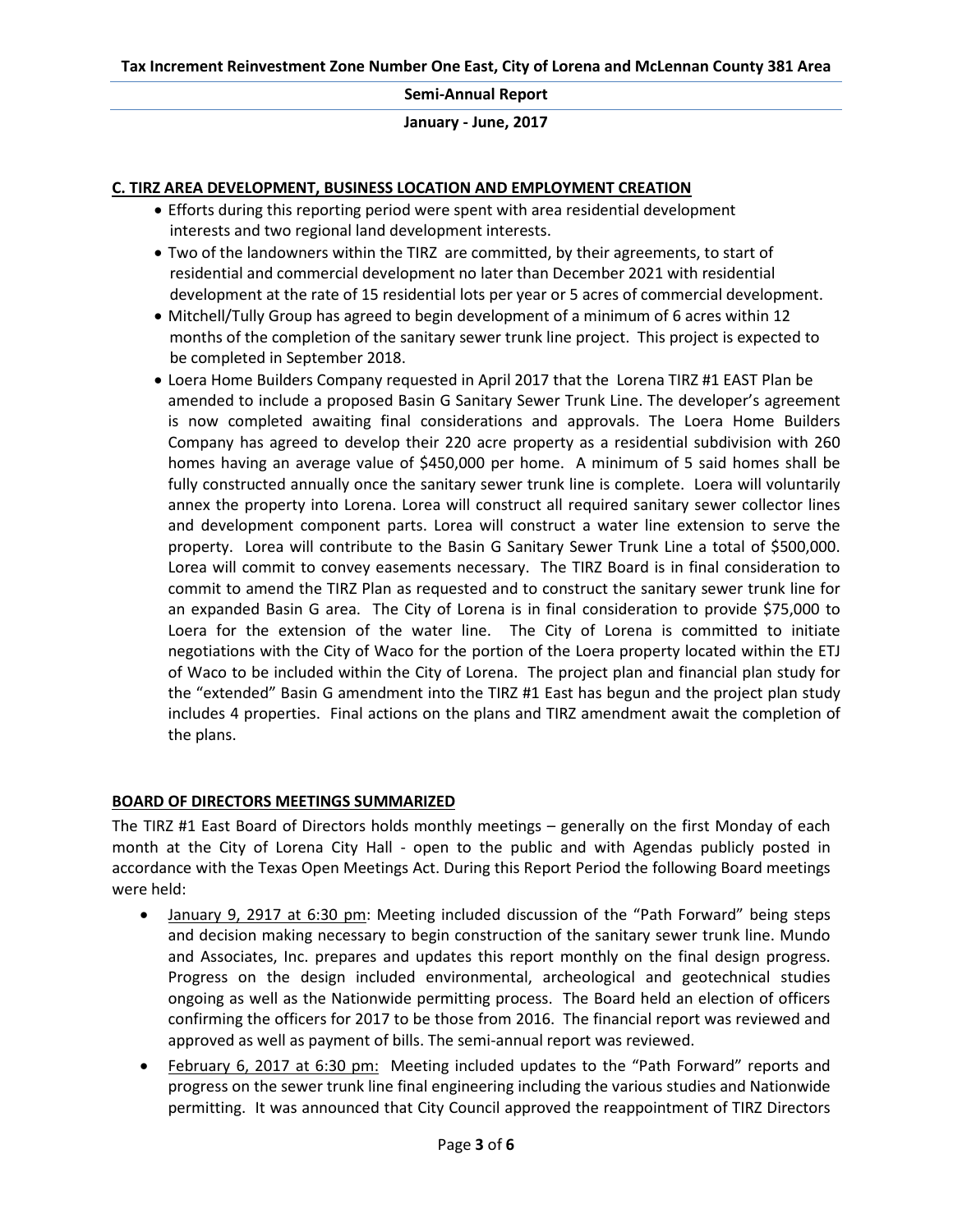#### **January - June, 2017**

for Places 1, 3 and 5 being Coleman, Fagner and Johnston. It was also announced that the McLennan County Commissioners Court reappointed Snell to the TIRZ Director's position from the County. A report was presented regarding a proposed auto oriented travel center including two fast food restaurants. The report also discussed contacts to other restaurants and area residential developers. The financial report was approved as well as payment of bills.

- March 6, 2017 at 6:30 pm: Meeting included a report of the Texas Legislative Session and potential TIRZ legislation. A report of the final design was provided noting that the survey was complete as well as the existing utility locations. The geotechnical report is complete. The trunk line and force main design is 50% complete. The design of the lift station is 30% complete. The Phase I environmental is 60% complete. The archeological report is 35% complete. The Texas Historical report and the U.S. Army Corp report is 50% complete. The Nationwide permitting is 5% complete. The financial report and payment of bills were approved. Discussion was held on the need to begin to consider the project planning of the public roads within the TIRZ area.
- April 3, 2017 at 6:30 pm: Meeting included action to set the regular meetings in July at July 10<sup>th</sup> and in September at September  $11<sup>th</sup>$ . Deliberations were held regarding the sanitary sewer alignment of the utility easement. The Board moved to upsize the size of the trunk line to accommodate the Basin G service. Discussion was held on the design of Lift Station A. The financial report was approved as well as bill payments. A report was received of the Texas Legislative Session regarding potential TIRZ legislation.
- May 1, 2017 at 6:30 p.m.: Meeting included deliberations regarding the sanitary sewer trunk line utility easement and expansion of the TIRZ to include a future Basin G. Financial reports were approved as well as payment of bills. An update report was presented regarding the Texas Legislative Session and bills which may impact TIRZ governance.
- June 5, 2017 at 6:30 p.m.: Meeting included a discussion on the Texas Legislative session and tracking of bills impacting regulation of TIRZ. Report was presented on the final design of the sanitary sewer trunk line noting that there would be a need for 2 more months of design due to the sanitary sewer utility easement alignment. Deliberations were held regarding the sanitary sewer utility easement alignment from Southwinds Drive to Bull Hide Creek Interceptor. Deliberations were held on a developer agreement for including a Basin G sanitary sewer trunk line. Discussion was held on the need for an amended TIRZ #1 East project plan and financial plan with no action taken. The financial reports were approved as well as bill payment.
- June 21, 2017 at 6:30 p.m.: called meeting. Discussion held regarding the in-progress final engineering for the initial TIRZ Public Development Project – the Option B Sanitary Sewer Trunk and Lift Station A and the final revisions to the Fry utility easement instrument. Deliberations were held on the proposed developer agreement with Loera Home Builders Company.

TIRZ Administrators - Mundo and Associates, Inc. managed, coordinated, prepared, and/or performed the activities included in preparation for the TIRZ Board meetings, prepared the Agendas and the resultant Board Meeting Minutes on behalf of the TIRZ Board. Mundo and Associates, Inc. prepares reviews and updates the monthly financial report and the virtual checkbook (cash flow) report. Mundo and Associates maintains record of work performed. Additionally, they prepare the "Path Forward" monthly report of project planning and scheduling.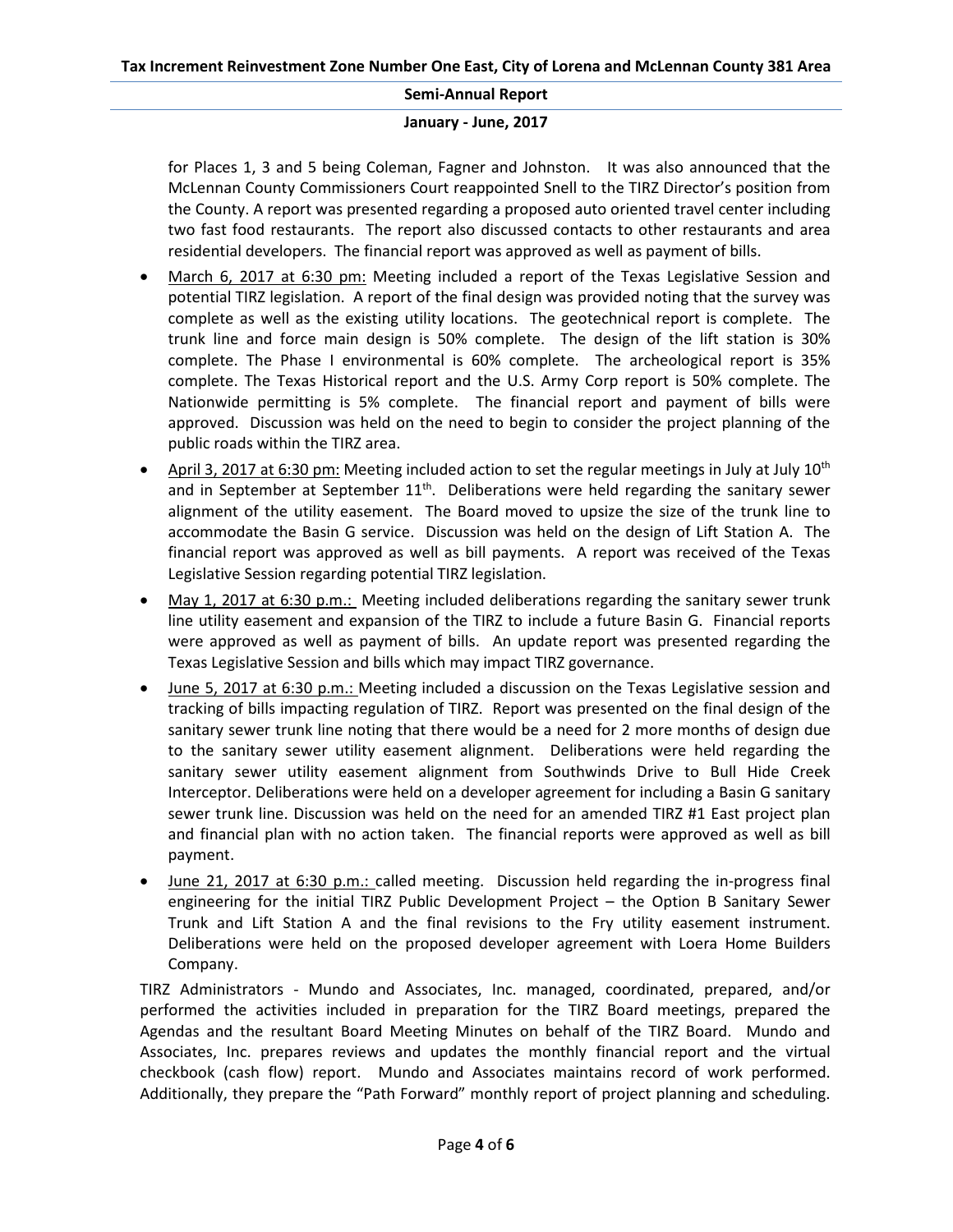#### **January - June, 2017**

Necessary pre-meeting coordination with the Board members City Staff and landowners is conducted by Mundo and Associates, Inc. Mundo and Associates, Inc. reviews and reconciles the professional services and construction invoices and prepares information on payment of TIRZ invoices and bill payments. The City web site for the TIRZ information is prepared by Mundo and Associates, Inc. Requested engineering review and reports are prepared by Mundo and Associates, Inc. Also coordination is done by Mundo and Associates with the TIRZ Legal Council and the City Financial Officer. Project planning is also conducted by Mundo and Associates, Inc. including determining scope, cost, feasibility and schedule of projects requested by the Board. Mundo and Associates, Inc. prepared exhibits and materials related to the projects. Coordination of the projects with the City of Lorena, City of Waco, and McLennan County, Landowners or interested parties is also conducted by Mundo and Associates, Inc. Mundo and Associates, Inc. when necessary coordinated with the bond advisors, City staff, and Board officers to prepare actions needed for planning, development and execution of projects. Mundo and Associate, Inc. also updates, revises and prepares amendments that may arise from the project planning and development.

Kasberg, Patrick & Associates, LP are the design engineers for the sanitary sewer trunk line.

## **Attachments:**

Tabulation of property and owners within the TIRZ #1 East Project Area & Expanded G Basin Financial Report (6 pages)

Proposed Subdivision of Loera Residential Development within proposed Expanded G Basin Amendment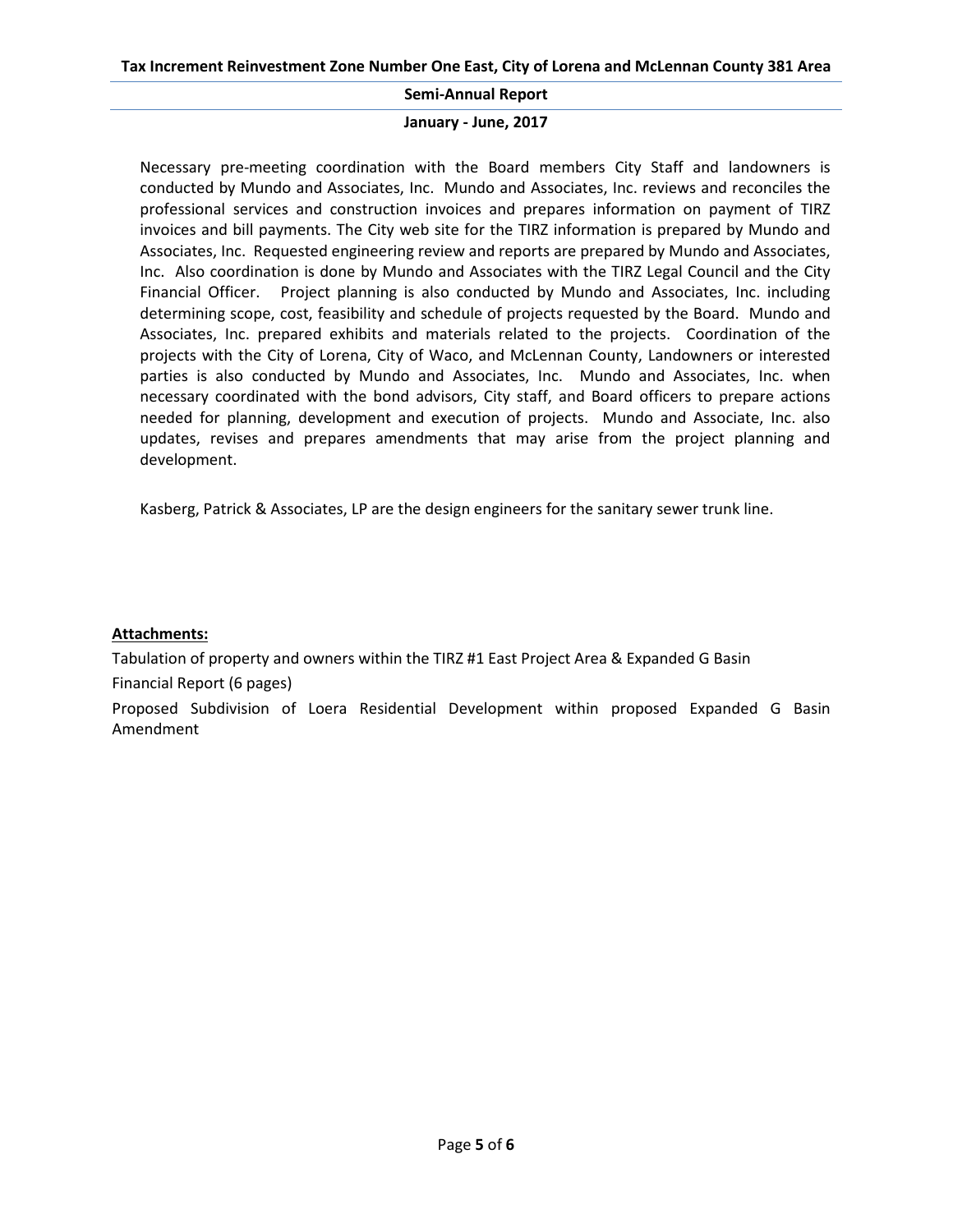#### Lorena TIRZ #1 EAST Tax Parcel Tabulation

| <b>Property ID</b> |        | <b>Owner Name</b>                       | <b>Mailing Address</b>            | City   | Zip   | Acres          | 2014      | 2015      | 2016                                                    | 2017           |                         | 2014      | 2014<br>2014                       | Future Land Use Zoning |                               | <b>Jurisdictions</b>           |  |
|--------------------|--------|-----------------------------------------|-----------------------------------|--------|-------|----------------|-----------|-----------|---------------------------------------------------------|----------------|-------------------------|-----------|------------------------------------|------------------------|-------------------------------|--------------------------------|--|
|                    |        |                                         |                                   |        |       |                |           |           | Appraised Valu Appraised Va Appraised Val Appraised Val |                | 2014                    | Ag        | Market Value Actual                |                        |                               |                                |  |
|                    |        | TIRZ #1 In City of Lorena               |                                   |        |       |                |           |           | yellow is pvt sector taxable property                   |                | Improvemen Market Value |           | <b>Property Use</b>                |                        |                               |                                |  |
|                    |        | North of Meadow Lane                    |                                   |        |       |                |           |           |                                                         |                | Non-Home                |           |                                    |                        |                               |                                |  |
|                    |        | 363218 State of Texas                   | TXDOT,%ROW,100 S. Loop Dr         | Waco   | 76704 | 0.18           | \$29,400  | \$29,400  | \$29,400                                                | \$29,400 Value |                         | \$0       | \$29,400 Vacant                    | ROW                    | -35 Planned Corridor          | Lorena, LISD, Co., MCCC Exempt |  |
|                    | 327995 | <b>Hillcrest Baptist Medical Center</b> | CFO, PO Box 21146,                | Waco   | 76702 | 1.27           | \$207,460 | \$207,460 | \$207,460                                               | \$207,460      | 50                      | \$207,460 | \$207,460 Vacant                   | Commercial             | -35 Planned Corridor          | Lorena, LISD, Co., MCCC        |  |
| Change 16          | 364869 | <b>State of Texas</b>                   | TXDOT,%ROW,100 S. Loop Dr         | Waco   | 76704 | 1.04           | \$120     | \$130     | \$140                                                   | \$67,950       | \$0                     | \$49,830  | \$49,830 Pasture                   | Commercial             | -35 Planned Corridor          | Lorena, LISD, Co., MCCC Exempt |  |
|                    |        | 361908 Gary D. Tully                    | 8300 Old McGregor Rd, Ste 1A Waco |        | 76712 | 2.41           | \$280     | \$300     | \$330                                                   | \$350          | $\circ$                 | \$37,790  | \$37,790 Pasture                   | Commercial             | -35 Planned Corridor          | Lorena, LISD, Co., MCCC        |  |
|                    |        | 131099 Mitchell Family Trust            | 8300 Old McGregor Rd, Ste 1A Waco |        | 76712 | 0.55           | \$60      | \$70      | \$70                                                    | \$80           | 50                      | \$9,220   | \$9,220 Residential                | Commercial             | -35 Planned Corridor          | Lorena, LISD, Co., MCCC        |  |
| Change 16          |        | 364868 State of Texas                   | TXDOT,%ROW,100 S. Loop Dr         | Waco   | 76704 | 3.34           | \$220     | \$230     | \$250                                                   | \$250          | \$0                     | \$160,040 | \$160,040 Pasture                  | Commercial             | -35 Planned Corridor          | Lorena, LISD, Co., MCCC Exempt |  |
|                    |        | 361906 Gary D. Tully                    | 8300 Old McGregor Rd, Ste 1A Waco |        | 76712 | 1.99           | \$230     | \$250     | \$270                                                   | \$290          | \$0                     | \$25,180  | \$25,180 Pasture                   | Commercial             | -35 Planned Corridor          | Lorena, LISD, Co., MCCC        |  |
| Change 17          |        | 361911 Mitchell Family Trust            | 8300 Old McGregor Rd, Ste 1A Waco |        | 76712 | 6.46           | \$740     | \$810     | \$870                                                   | \$940          | \$0                     | \$84,420  | \$84.420 Pasture                   | Commercial             | -35 Planned Corridor          | Lorena, LISD, Co., MCCC        |  |
|                    |        | 361904 Jeff Mitchell                    | 8300 Old McGregor Rd, Ste 1A Waco |        | 76712 | 7.43           | \$710     | \$740     | \$820                                                   | \$900          | 50                      | \$137,870 | \$137,870 Pasture                  | Commercial             | Mostly Business Pk            | Lorena, LISD, Co., MCCC        |  |
|                    |        | 361907 Gary D. Tully                    | 8300 Old McGregor Rd, Ste 1A Waco |        | 76712 | 9.59           | \$1,110   | \$1,200   | \$1,300                                                 | \$1,390        | \$0                     | \$187,990 | \$187,990 Pasture                  | Commercial             | Mostly Business Pk            | Lorena, LISD, Co., MCCC        |  |
| Change 16          |        | 131540 Mitchell Family Trust            | 8300 Old McGregor Rd, Ste 1A Waco |        | 76712 | 1.92           | \$220     | \$240     | \$260                                                   | \$280          | 50                      | \$25,920  | \$25,290 Pasture                   | Commercial             | I-35 Planned Corridor         | Lorena, LISD, Co., MCCC        |  |
|                    |        | 130894 Mitchell Family Trust            | 8300 Old McGregor Rd, Ste 1A Waco |        | 76712 | 1.25           | \$320     | \$310     | \$310                                                   | \$310          | \$0                     | \$13,620  | \$13,620 Dry Cropland              | Commercial             | <b>Business Park</b>          | Lorena, LISD, Co., MCCC        |  |
|                    |        | 131539 Mitchell Family Trust            | 8300 Old McGregor Rd, Ste 1A Waco |        | 76712 | 6.64           | \$760     | \$840     | \$900                                                   | \$960          | \$0                     | \$72,380  | \$72,380 Pasture                   | Commercial             | <b>Business Park</b>          | Lorena, LISD, Co., MCCC        |  |
|                    |        | 361905 Jeff Mitchell                    | 8300 Old McGregor Rd, Ste 1A Waco |        | 76712 | 9.3            | \$880     | \$940     | \$1,020                                                 | \$1,120        | 50                      | \$89,560  | \$89,560 Pasture                   | Commercial             | <b>Business Park</b>          | Lorena, LISD, Co., MCCC        |  |
|                    |        | 131538 Mitchell Family Trust            | 8300 Old McGregor Rd, Ste 1A Waco |        | 76712 | 1.125          | \$100     | \$120     | \$120                                                   | \$140          | 50                      | \$6,700   | \$6,700 Pasture                    | Commercial             | <b>Business Park</b>          | Lorena, LISD, Co., MCCC        |  |
|                    |        | 130907 Diana Callan Braswell            | 3913 Old Mill Road                | Waco   | 76710 | 26             | \$1,430   | \$1,430   | \$1,560                                                 | \$1,820        | 50                      | \$82,310  | \$82,310 Pasture                   | Commercial             | <b>Business Park</b>          | Lorena, LISD, Co., MCCC        |  |
|                    |        | <b>Total PytProperty</b>                |                                   |        |       |                | \$214,640 | \$215,070 | \$215,290                                               | \$216,040      | $\overline{50}$         |           | \$1,189,660                        |                        |                               |                                |  |
|                    |        | Barnes Rd ext                           |                                   |        |       |                |           |           |                                                         |                |                         |           |                                    |                        |                               |                                |  |
|                    |        | 361547 State of Texas                   | TXDOT, %ROW, 100 S. Loop Dr Waco  |        | 76704 | 5.218          | \$52,060  | \$52,060  | \$52,060                                                | \$52,060       |                         | \$0       | \$52,060 Vacant                    | ROW                    | I-35 Planned Corridor         | Lorena, LISD, Co., MCCC Exempt |  |
|                    |        | 130928 Agnes Warren Barnes              | 2728 Cedar Point Dr.              | Waco   | 76710 | 9.662          | \$3,000   | \$2,900   | \$2,900                                                 | \$2,900        | \$0                     | \$89,900  | \$89,900 Dry Cropland              | Commercial             | 35 Planned Corridor           | Lorena, LISD, Co., MCCC        |  |
|                    |        | Old Waco Temple Rd& Barnes Rd           |                                   |        |       |                |           |           |                                                         |                | 50                      |           |                                    |                        |                               |                                |  |
|                    |        | 130911 Daniel & Jeni Sykora             | P.O. Box 339                      | Lorena | 76655 | 2.14           | \$48,470  | \$48,660  | \$48,710                                                | \$48,810       |                         | \$0       | \$48,470 Auto Service              | Commercial             | <b>Business Park</b>          | Lorena, LISD, Co., MCCC        |  |
|                    |        | 130910 Daniel & Jeni Sykora             | P.O. Box 339                      | Lorena | 76655 | 2.404          | \$184,480 | \$184,120 | \$182,030                                               | \$181,230      | \$48,470                | \$0       | \$184,480 Auto Service             | Commercial             | <b>Business Park</b>          | Lorena, LISD, Co., MCCC        |  |
|                    |        | 130909 City of Lorena Water Dept        | P.O. Box 73                       | Lorena | 76655 | $\mathbf{1}$   | \$140,800 | \$135,340 | \$129,540                                               | \$123,430      | \$137,360               | \$0       | \$140,800 Pump & Storag Commercial |                        | <b>Business Park</b>          | Lorena, LISD, Co., MCCC Exempt |  |
|                    |        | North of Barnes Rd Extension            |                                   |        |       |                |           |           |                                                         |                | \$119,020               |           |                                    |                        |                               |                                |  |
|                    |        | 130899 Diana Callan Braswell Trust      | 3913 Old Mill Rd                  | Waco   | 76710 | 19.283         | \$1,250   | \$1,360   | \$1,450                                                 | \$1,540        |                         | \$105,990 | \$105,990 Pasture                  | Commercial             | -35 Planned Corridor          | Lorena, LISD, Co., MCCC        |  |
|                    |        | 130898 Charlie L. Sullivan              | 6900 Viking Dr.                   | Waco   | 76710 | 3.1529         | \$56,520  | \$56,550  | \$56,580                                                | \$56,620       | 50                      | \$0       | \$56,520 Vacant                    | Commercial             | -35 Planned Corridor          | Lorena, LISD, Co., MCCC        |  |
|                    | 358338 | Properties A BFEL                       | 3913 Old Mill Rd                  | Waco   | 76710 | 5.734          | \$370     | \$400     | \$430                                                   | \$460          | \$1,520                 | \$55,220  | \$55,220 Pasture                   | Commercial             | -35 Planned Corridor          | Lorena, LISD, Co., MCCC        |  |
|                    | 358345 | Properties B BREL                       | 3913 Old Mill Rd                  | Waco   | 76710 | 4.714          | \$310     | \$330     | \$350                                                   | \$370          | 50                      | \$50,150  | \$50,150 Pasture                   | Commercial             | -35 Planned Corridor          | Lorena, LISD, Co., MCCC        |  |
|                    |        | 360701 State of Texas                   | %ROW, 100 S. Loop Dr.,            | Waco   | 76704 | 0.849          | \$18,490  | \$18,490  | \$18,490                                                | \$18,490       | \$0                     | \$0       | \$18,490 Vacant                    | ROW                    | -35 Planned Corridor          | Lorena, LISD, Co., MCCC Exempt |  |
|                    |        | 364498 State of Texas                   | %ROW, 100 S. Loop Dr.             | Waco   | 76704 | 0.836          |           | \$35,540  | \$40,560                                                | \$40,560       |                         | \$0 N/A   | N/A<br>Vacant                      | ROW                    | -35 Planned Corridor          | Lorena, LISD, Co., MCCC Exempt |  |
|                    |        | 364496 State of Texas                   | %ROW, 100 S. Loop Dr.,            | Waco   | 76704 | 0.746          |           | \$35,540  | \$36,190                                                | \$36,190 N/A   |                         | N/A       | N/A<br>Vacant                      | ROW                    | I-35 Planned Corridor         | Lorena, LISD, Co., MCCC Exempt |  |
|                    |        | Old Waco Temple north of Birdie Lane    |                                   |        |       |                |           |           |                                                         |                | N/A                     |           |                                    |                        |                               |                                |  |
|                    |        | 131064 Diana Callan Braswell Trust      | 3913 Old Mill Rd                  | Waco   | 76710 | 41.401         | \$2,280   | \$2,280   | \$2,480                                                 | \$2,900        |                         | \$239,110 | \$239,110 Pasture                  | Commercial             | -35 Planned Corridor          | Lorena, LISD, Co., MCCC        |  |
|                    |        | 364744 State of Texas                   | TXDOT, %ROW, 100 S. Loop Dr Waco  |        | 76704 | 0.341          |           | \$12,030  | \$12,260                                                | \$12,260       |                         | \$0 N/A   | N/A<br>Vacant                      | ROW                    | -35 Planned Corridor          | Lorena, LISD, Co., MCCC Exempt |  |
|                    |        | 358339 Properties A BFEL                | 3913 Old Mill Rd                  | Waco   | 76710 | 5.139          | \$330     | \$360     | \$390                                                   | \$410 N/A      |                         | \$51,550  | \$51,550 Pasture                   | Commercial             | -35 Planned Corridor          | Lorena, LISD, Co., MCCC        |  |
|                    |        | 364650 State of Texas                   | %ROW, 100 S. Loop Dr.,            | Waco   | 76704 | 0.072          |           | \$2,540   | \$2,590                                                 | \$2,590        |                         | \$0 N/A   | N/A<br>Vacant                      | Commercial             | -35 Planned Corridor          | Lorena, LISD, Co., MCCC Exempt |  |
|                    |        | 358347 Properties B BREL                | 3913 Old Mill Rd                  | Waco   | 76710 | 1.079          | \$70      | \$70      | \$80                                                    |                | \$80 N/A                | \$10,790  | \$10,790 Pasture                   | Commercial             | -35 Planned Corridor          | Lorena,LISD,Co., MCCC          |  |
|                    | 358381 | Properties A BFEL                       | 3913 Old Mill Rd                  | Waco   | 76710 | 0.11           | \$10      | \$10      | \$10                                                    | \$10           | \$0                     | \$5,130   | \$5,130 Pasture                    | Commercial             | -35 Planned Corridor          | Lorena, LISD, Co., MCCC        |  |
|                    |        | 358348 Properties B BFEL                | 3913 Old Mill Rd.                 | Waco   | 76710 | 4.107          | \$220     | \$220     | \$250                                                   | \$280          | \$0                     | \$41,070  | \$41,070 Pasture                   | Commercial             | -35 Planned Corridor          | Lorena, LISD, Co., MCCC        |  |
|                    |        | 364743 State of Texas                   | %ROW, 100 S. Loop Dr.,            | Waco   | 76710 | 0.002          |           |           | \$100                                                   | \$100          |                         | \$0 N/A   | N/A<br>Vacant                      | ROW                    | -35 Planned Corridor          | Lorena, LISD, Co., MCCC Exempt |  |
|                    |        | 358340 Properties A BFEL                | 3913 Old Mill Rd                  | Waco   | 76710 | 6.738          | \$500     | \$500     | \$530                                                   | \$610 N/A      |                         | \$60,190  | \$60,190 Pasture                   | Commercial             | <b>I-35 Planned Corridor</b>  | Lorena, LISD, Co., MCCC        |  |
|                    | 358349 | Properties B BFEL                       | 3913 Old Mill Rd                  | Waco   | 76710 | 5.07           | \$280     | \$280     | \$310                                                   | \$360          | \$0                     | \$51,090  | \$51,090 Pasture                   | Commercial             | -35 Planned Corridor          | Lorena, LISD, Co., MCCC        |  |
|                    | 358341 | Properties A BFEL                       | 3913 Old Mill Rd                  | Waco   | 76710 | 5.1            | \$280     | \$280     | \$310                                                   | \$360          | 50                      | \$51,290  | \$51,290 Pasture                   | Commercial             | -35 Planned Corridor          | Lorena, LISD, Co., MCCC        |  |
|                    |        | 131067 Scott C. Williams                | P.O. Box 506                      | Lorena | 76655 | $\overline{2}$ | 179,350   | 175,060   | 174,520                                                 | 169,660        | 50 <sub>l</sub>         | \$179,350 | \$179,350 Bar/Lounge               | Commercial             | -35 Planned Corridor          | Lorena, LISD, Co., MCCC        |  |
|                    | 358350 | Properties B BFEI                       | 3913 Old Mill Rd                  | Waco   | 76710 | 4.46           | \$570     | \$570     | \$610                                                   | \$710          | 140,150                 | 68,580    | 68,580 Pasture                     | Commercial             | -35 Planned Corridor          | Lorena, LISD, Co., MCCC        |  |
|                    |        | 131084 Wolfe The Florist Inc            | P.O. Box 759                      | Lorena | 76655 | 21.85          | \$146,150 | \$148,800 | \$153,740                                               | \$152.880      | \$0                     | 79,740    | 223,490 Past./Comm                 | Residential            | <b>Agricultural Rural Res</b> | Lorena, LISD, Co., MCCC        |  |
|                    |        | Total PvtProperty - acres               | In Lorena within the TIRZ #1      |        |       | 224.459        |           |           |                                                         |                | \$138,970               |           |                                    |                        |                               |                                |  |
|                    |        |                                         |                                   |        |       |                |           |           |                                                         |                |                         |           |                                    |                        |                               |                                |  |
|                    |        |                                         |                                   |        |       |                |           |           |                                                         |                |                         |           |                                    |                        |                               |                                |  |
|                    |        |                                         |                                   |        |       |                |           |           |                                                         |                |                         |           |                                    |                        |                               |                                |  |
|                    |        |                                         |                                   |        |       |                |           |           |                                                         |                |                         |           |                                    |                        |                               |                                |  |
|                    |        |                                         |                                   |        |       |                |           |           |                                                         |                |                         |           |                                    |                        |                               |                                |  |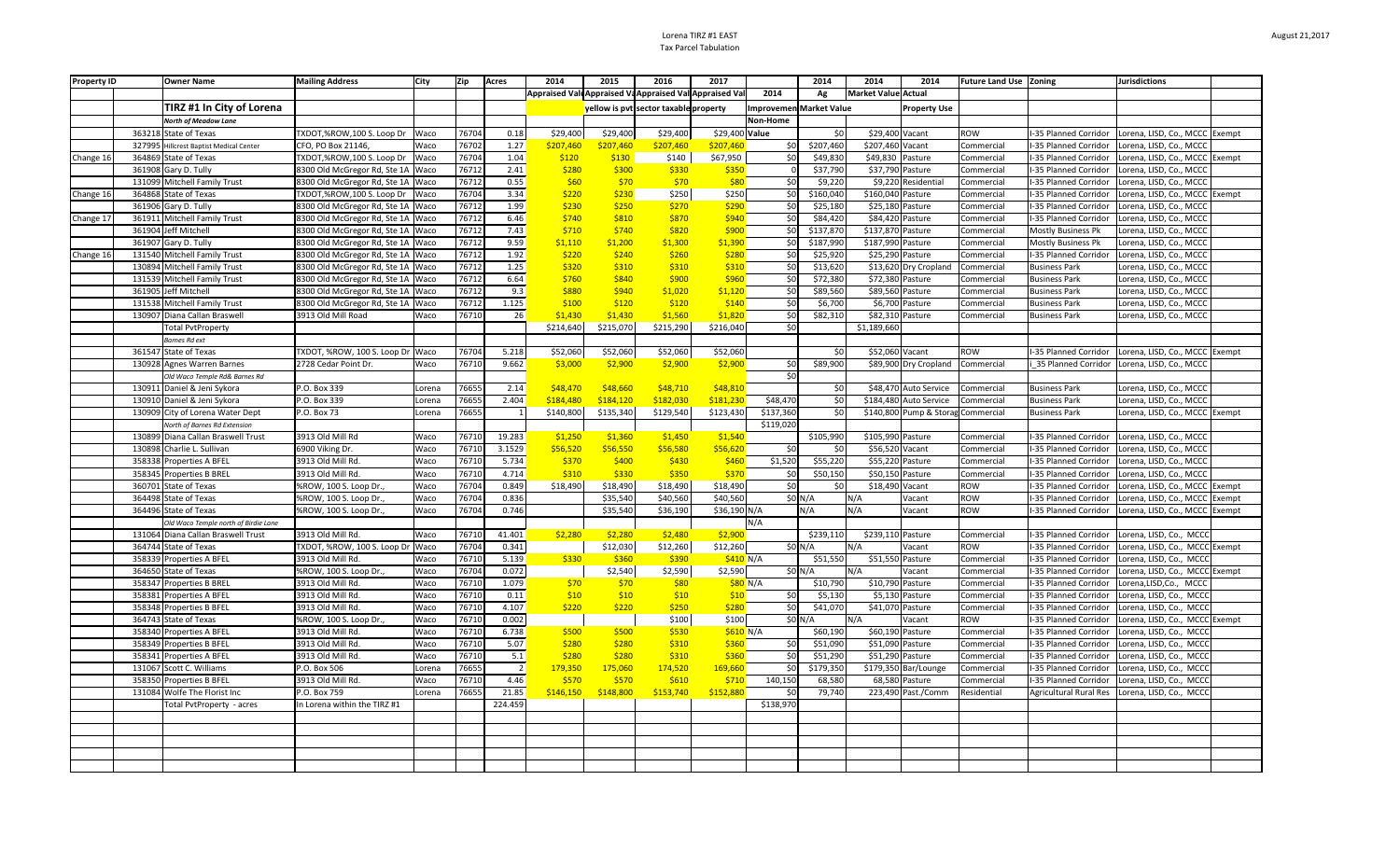#### Lorena TIRZ #1 EAST Tax Parcel Tabulation

|            |               | Property ID Owner Name                                                 | <b>Mailing Address</b>                     | City             | Zip   | Acres          | 2014                                                    | 2015                      | 2016        | 2017                    |                         | 2014      | 2014                       | 2014                                 | Future Land Use Zoning |                       | Jurisdictions  |            |
|------------|---------------|------------------------------------------------------------------------|--------------------------------------------|------------------|-------|----------------|---------------------------------------------------------|---------------------------|-------------|-------------------------|-------------------------|-----------|----------------------------|--------------------------------------|------------------------|-----------------------|----------------|------------|
|            |               |                                                                        |                                            |                  |       |                | Appraised Valı Appraised Va Appraised Val Appraised Val |                           |             |                         | 2014                    | Ag        | <b>Market Value Actual</b> |                                      |                        |                       |                |            |
|            |               |                                                                        |                                            |                  |       |                |                                                         |                           |             |                         | Improvemen Market Value |           |                            | <b>Property Use</b>                  |                        |                       |                |            |
|            |               |                                                                        |                                            |                  |       |                |                                                         |                           |             |                         | Non-Home                |           |                            |                                      |                        |                       |                |            |
|            | <b>TIRZ#1</b> | <b>Total Acres in City</b>                                             | In Lorena                                  |                  |       | 233.703        |                                                         |                           |             |                         | Value                   |           |                            |                                      |                        |                       |                |            |
|            | <b>TIRZ#1</b> | Fotal Assessed Value in City within TIRZ #1 Public and Pvt Property    |                                            |                  |       |                | \$1,079,830                                             | \$1,158,760               | \$1,162,160 | \$1,219,510             |                         |           |                            |                                      |                        |                       |                |            |
|            | TIRZ #1       | otal Assessed value in City within TIRZ#1                              | <b>Private Property only</b>               |                  |       |                | \$839,080                                               | \$837,820                 | \$840,970   | \$836,230               |                         |           |                            |                                      |                        |                       |                |            |
|            | <b>TIRZ#1</b> | Total Mkt Value of TIRZ#1 EAST2014                                     | in Lorena -Pvt Property                    |                  |       |                |                                                         |                           |             |                         |                         | 2,329,440 | 2,762,030                  |                                      |                        |                       |                |            |
|            | <b>TIRZ#1</b> | City Taxes owed TIRZ                                                   | City of Lorena Owes TIRZ                   |                  |       |                |                                                         | \$0                       | \$7.81      | \$0.00                  |                         |           |                            |                                      |                        |                       |                |            |
|            |               |                                                                        |                                            |                  |       |                |                                                         |                           |             |                         |                         |           |                            |                                      |                        |                       |                |            |
|            |               | TIRZ #1 IN LORENA ETJ                                                  |                                            |                  |       |                |                                                         |                           |             |                         |                         |           |                            |                                      |                        |                       |                |            |
|            |               |                                                                        |                                            |                  |       |                |                                                         |                           |             |                         |                         |           |                            |                                      |                        |                       |                |            |
|            |               | Along Barnes Rd                                                        |                                            |                  |       |                |                                                         |                           |             |                         |                         |           |                            |                                      |                        |                       |                |            |
|            |               | 131537 Mitchell Family Trust                                           | 8300 Old McGregor Rd, Ste 1A Woodway 76712 |                  |       | 42.255         | \$2,530                                                 | \$2,640                   | \$2,860     | \$3,170                 |                         | \$151,200 | \$151,200 Pasture          |                                      |                        | None-in County        | LISD, Co, MCCC | ETJ Lorena |
|            |               | 131530 Michael & Lynn Trammell                                         | 411 Cates Rd.                              | Van Alstyn 75494 |       | 9.587          | \$22,000                                                | \$22,000                  | \$49,920    | \$49,920                | \$0                     | \$0       | \$22,000 Vacant            |                                      |                        | None-in County        | LISD, Co, MCCC | ETJ Lorena |
|            |               | 131532 Jim & Teri Jennings                                             | 26027 Turquoise Sky                        | San Antoni 78261 |       | 9.587          | \$39,150                                                | \$39,150                  | \$39,150    | \$39,150                | \$0                     | \$0       | \$39,150 Vacant            |                                      |                        | None-in County        | LISD, Co, MCCC | ETJ Lorena |
|            |               | 131531 Jim & Teri Jennings                                             | 26027 Turquoise Sky                        | San Antoni       | 78261 | 9.587          | \$39,150                                                | \$39,150                  | \$39,150    | \$39,150                | \$0                     | \$0       | \$39,150 Vacant            |                                      |                        | None-in County        | LISD, Co, MCCC | ETJ Lorena |
|            |               | 131535 Danny Lee Bagley                                                | 3100 Fox Ridge Rd                          | Lorena           | 76655 | 9.587          | \$620                                                   | \$670                     | \$720       | \$1,150                 | \$0                     | \$49,920  | \$49,920 Vacant            |                                      |                        | None-in County        | LISD, Co, MCCC | ETJ Lorena |
|            |               | 131536 William Eller                                                   | 562 Barnes Rd                              | Lorena           | 76655 | 9.587          | \$131,170                                               | \$139,890                 | \$151,910   | \$160,374               | \$0                     | \$0       |                            | \$131,170 Res & outbldgs Residential |                        | None-in County        | LISD, Co, MCCC | ETJ Lorena |
|            |               | 131533 William Eller                                                   | 562 Barnes Rd                              | Lorena           | 76655 | 9.587          | \$39,860                                                | \$39,860                  | \$39,860    | \$39,860                | \$92,020                | \$0       |                            | \$39,860 Res & outbldgs Residentia   |                        | None-in County        | ISD, Co, MCCC  | ETJ Lorena |
|            |               | 131522 Diana Callan Braswell                                           | 3913 Old Mill Rd                           | Waco             | 76710 | 108.25         | \$7,030                                                 | \$7,170                   | \$7,850     | \$8,920                 | \$710                   | \$342,700 | \$342,700 Pasture          |                                      | Residential            | None-in County        | LISD, Co, MCCC | ETJ Lorena |
|            |               | 131524 Teri & Ricardo Bermea Penrod                                    | 493 Barnes Rd                              | Lorena           | 76655 | 10.29          | \$98,720                                                | \$98,720                  | \$103,750   | \$73,556                | \$0                     | \$0       |                            | \$98,720 Res & outbidgs Residential  |                        | None-in County        | LISD, Co, MCCC | ETJ Lorena |
|            |               | Along Cooksey Ln & Southwinds Dr                                       |                                            |                  |       |                |                                                         |                           |             |                         | \$85,010                |           |                            |                                      |                        |                       |                |            |
|            |               | 131083 McElla Group                                                    | 7328 Westover Rd                           | Waco             | 76710 | 108.49         | \$11,940                                                | \$12,480                  | \$13,840    | \$14,080                |                         | \$329,900 |                            | \$11,940 Res & outbldgs Residential  |                        | None-in County        | LISD, Co, MCCC | ETJ Lorena |
|            |               | 131562 McElla Group                                                    | 7328 Westover Rd                           | Waco             | 76710 | 150.7          | \$17,330                                                | \$18,840                  | \$20,340    | \$16,870                | \$1,630                 | \$438,250 | \$458,250 Pasture          |                                      | Residential            | None-in County        | LISD, Co, MCCC | ETJ Lorena |
|            |               |                                                                        |                                            |                  |       |                |                                                         |                           |             |                         | \$0                     |           |                            |                                      |                        |                       |                |            |
| ETJ        |               | Total Acres of ETJ-TIRZ#1EAST                                          |                                            |                  |       | 477.507        |                                                         |                           |             |                         |                         |           |                            |                                      |                        |                       |                |            |
| ETJ        |               | Appraised Value ETJ-TIRZ#1EAST                                         | total pvt property                         |                  |       |                | \$409,500                                               | \$420,570                 | \$469,350   | \$446,200               |                         |           |                            |                                      |                        |                       |                |            |
|            |               |                                                                        |                                            |                  |       |                |                                                         |                           |             |                         |                         |           | \$1,384,060                |                                      |                        |                       |                |            |
|            |               |                                                                        |                                            |                  |       |                |                                                         |                           |             |                         |                         |           |                            |                                      |                        |                       |                |            |
|            | <b>TIRZ#1</b> | <b>Total Acres City + ETJ</b>                                          |                                            |                  |       | 711.210        |                                                         |                           |             |                         |                         |           |                            |                                      |                        |                       |                |            |
|            | <b>TIRZ#1</b> | Total Appraised Value City +ETJ Private & Public Property              |                                            |                  |       |                |                                                         | \$1,489,330 \$1,579,330   | \$1,631,510 | \$1,665,710             |                         |           |                            |                                      |                        |                       |                |            |
|            | <b>TIRZ#1</b> | Total Mkt Value 2014 City+ETJ                                          | <b>Private &amp; Public Property</b>       |                  |       |                |                                                         |                           |             |                         |                         |           | \$4,146,090                |                                      |                        |                       |                |            |
|            | <b>TIRZ#1</b> | <b>Total Appraised Value City+ETJ</b>                                  | City + ETJ without public property         |                  |       |                |                                                         | $$1,248,580$ $$1,258,390$ | \$1,310,320 | \$1,282,430             |                         |           |                            |                                      |                        |                       |                |            |
|            |               |                                                                        | <b>Base yr and increase per year</b>       |                  |       |                |                                                         | \$9,810                   | \$61,740    | \$33,850                |                         |           |                            |                                      |                        |                       |                |            |
|            | <b>TIRZ#1</b> | City and ETJ of Lorena Area                                            | <b>County Tax Owed TIRZ #1</b>             |                  |       |                |                                                         | \$36.76                   | \$227.02    | \$123.21                |                         |           |                            |                                      |                        |                       |                |            |
|            |               | Co. 381 Agreement Area                                                 |                                            |                  |       |                |                                                         |                           |             |                         |                         |           |                            |                                      |                        |                       |                |            |
|            |               | 376488 Johnny Bustamante                                               | 1320 S 26th St                             | Waco             | 76706 | 5.083          |                                                         |                           |             | \$41,190                |                         |           |                            |                                      | out of ETJ             | None-in County        | LISD, Co, MCCC | Waco ETJ   |
| Change '17 | 354651        | Adelalla R. Jasso                                                      | 1320 S. 26th St                            | Waco             | 76706 | 2.51           | \$20,100                                                | \$20,100                  |             | \$20,100 combined above |                         | \$0       | \$20,100 Vacant            |                                      | out of ETJ             | None-in County        | LISD, Co, MCCC | Waco ETJ   |
| Change '17 |               | 128337 Adelalla R. Jasso                                               | 1320 S. 26th St                            | Waco             | 76706 | 2.11           | \$16,890                                                | \$16,890                  |             | \$16,890 combined above | \$23,820                | \$0       | \$16,890 Vacant            |                                      | out of ETJ             | <b>Vone-in County</b> | ISD, Co, MCCC  | Waco ETJ   |
|            |               | 376489 Gonzales, Jessica Ann                                           | 106 Turtle Creek                           | Waco             | 76710 | $\overline{a}$ |                                                         |                           |             | \$35,330                |                         |           |                            |                                      | out of ETJ             | None-in County        | LISD, Co, MCCC | Waco ETJ   |
| Change'17  |               | 131081 Johnny Bustamante                                               | 1320 S. 26th St                            | Waco             | 76706 | 3.403          | \$23,820                                                | \$23,820                  |             | \$23,820 combined above | \$20,100                | \$0       | \$23,820 Vacant            |                                      | out of ETJ             | <b>Vone-in County</b> | ISD, Co, MCCC  | Waco ETJ   |
| Change '17 |               | 354652 Johnny Bustamante                                               | 1320 S. 26th St                            | Waco             | 76706 | 2.597          | \$18,180                                                | \$18,180                  |             | \$18,180 combined above | \$16,890                | \$0       | \$18,890 Vacant            |                                      | out of ETJ             | Ione-in County        | ISD, Co, MCCC  | Waco ETJ   |
|            |               | 131080 Kevin Reid/Jodi M.Vandergriff                                   | 1967 Cooksey Ln                            | Lorena           | 76655 | 6              | \$25,000                                                | \$42,000                  | \$42,000    | \$156,86                | \$18,180                | \$0       | \$25,000 Vacant            |                                      | out of ETJ             | None-in County        | LISD, Co, MCCC | Waco ETJ   |
|            |               | 128335 Malia Fry                                                       | 1348 Cooksey Ln                            | Lorena           | 76655 | 11.335         | \$359,090                                               | \$359,090                 | \$366,706   | \$397,720               | \$25,000                | \$0       | \$359,090 Vacant           |                                      | out of ETJ             | None-in county        | ISD, Co, MCCC  | Waco ETJ   |
|            |               | 128185 City of Waco                                                    | % legal P.O. Box 2570                      | Waco             | 76702 | 233.131        | \$4,276,200                                             | \$4,449,270               | \$4,519,050 | \$4,553,720             | \$359,090               | \$0       |                            | \$4,276,200 Sewer Treatme out of ETJ |                        | None-in County        |                |            |
|            | 381 Area      | <b>Total acres</b>                                                     |                                            |                  |       | 265.086        |                                                         |                           |             |                         | \$4,276,200             |           |                            |                                      |                        |                       |                |            |
|            | 381 Area      | <b>Total Appraised Value</b>                                           | <b>Private &amp; Public Property</b>       |                  |       |                | \$4,739,280                                             | \$4,929,350               | \$5,006,746 | \$5,184,820             |                         |           |                            |                                      |                        |                       |                |            |
|            | 381 Area      | Total Mkt Value 2014                                                   | <b>Private&amp; Public Property</b>        |                  |       |                |                                                         |                           |             |                         |                         |           | \$4,739,990                |                                      |                        |                       |                |            |
|            | 381 Area      | Total Appraised Value Pvt property <b>Only Private Property Values</b> |                                            |                  |       |                | \$463,080                                               | \$500,180                 | \$470,806   | \$631,100               |                         |           |                            |                                      |                        |                       |                |            |
|            |               |                                                                        | <b>Base yr and increase per year</b>       |                  |       |                |                                                         | \$37,100                  | \$7,726     | \$168,020               |                         |           |                            |                                      |                        |                       |                |            |
|            | 381 Area      | 381 areaCo.outsideLorena & its ETJ County Tax Owed TIRZ #1             |                                            |                  |       |                |                                                         | \$139.02                  | \$28.41     | \$611.59                |                         |           |                            |                                      |                        |                       |                |            |
|            |               |                                                                        |                                            |                  |       |                |                                                         |                           |             |                         |                         |           |                            |                                      |                        |                       |                |            |
|            |               | 2015 County Tax Rate 0.535293                                          | 2015 Lorena Tax Rate0.590000               |                  |       |                |                                                         |                           |             |                         |                         |           |                            |                                      |                        |                       |                |            |
|            |               | 2016 County Tax Rate 0.5252930                                         | 2016 Lorena Tax Rate 0.609000              |                  |       |                |                                                         |                           |             |                         |                         |           |                            |                                      |                        |                       |                |            |
|            |               | 2017 County Tax Rate 0.52                                              | 2017 Lorena Tax Rate                       |                  |       |                |                                                         |                           |             |                         |                         |           |                            |                                      |                        |                       |                |            |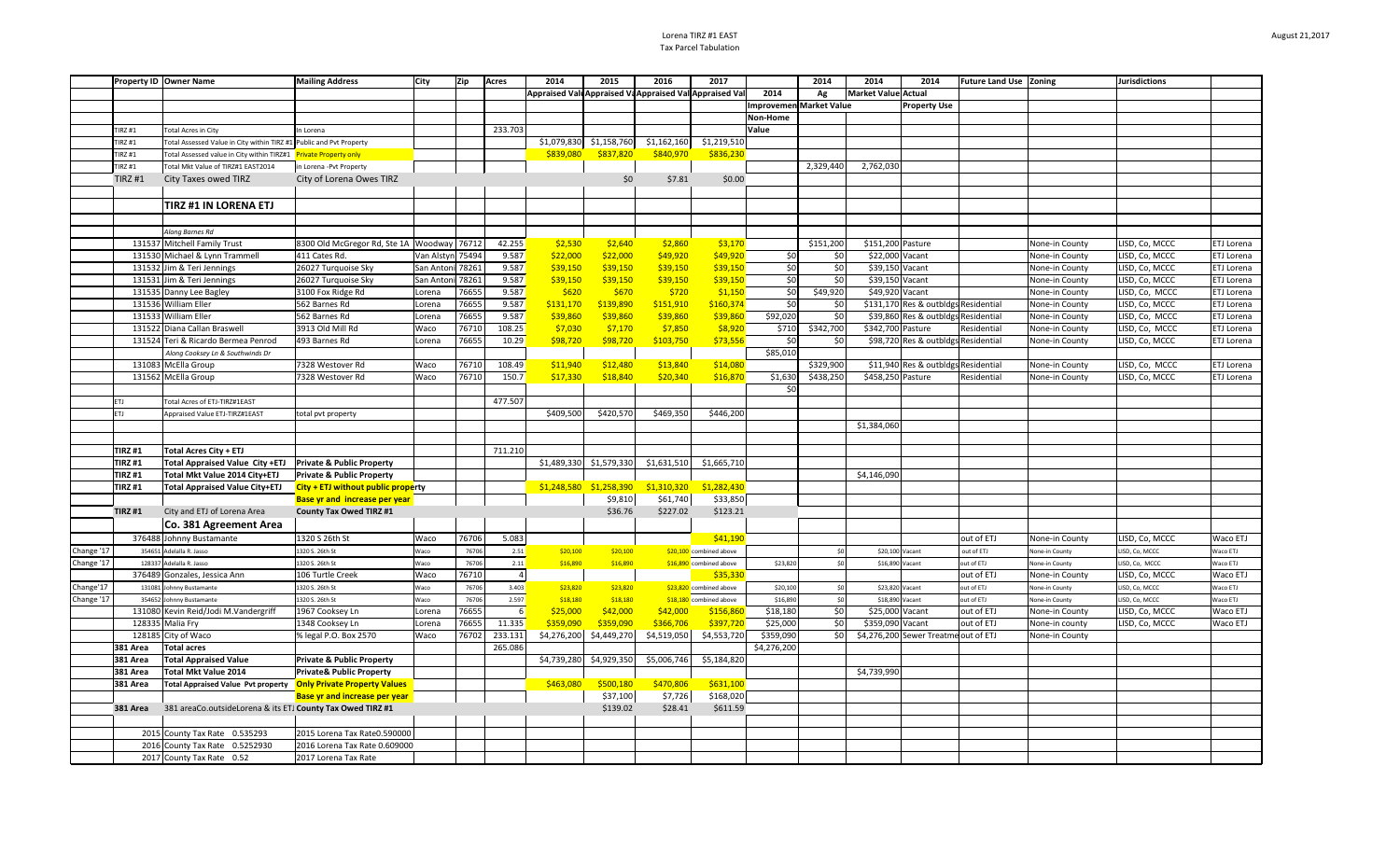Lorena TIRZ #1 EAST Tax Parcel Tabulation

|        |                                  |                                   |                |       |              |  | Appraised |  |                           |                               |                       |                        |
|--------|----------------------------------|-----------------------------------|----------------|-------|--------------|--|-----------|--|---------------------------|-------------------------------|-----------------------|------------------------|
|        | <b>Expanded Basin G Area</b>     | <b>Proposed Amendment to TIRZ</b> |                |       |              |  | Value     |  |                           |                               |                       |                        |
| Change | <b>Property ID Owner Name</b>    | Owner Address                     |                | Zin   | <b>Acres</b> |  | 2017      |  | 2017 Use                  | <b>Future Land Use Zoning</b> |                       | Jurisdictions          |
|        | 358366 Lorena Dev. Joint Venture | P.O. Box 8739                     | Waco           | 76714 |              |  | 56,540    |  | l Pasture                 | Residential                   | <b>SF Residential</b> | Lorena, LISD, Co, MCCC |
|        | 131541 Lorena Dev. Joint Venture | P.O. Box 8739                     | Waco           | 76714 | 30.4         |  | 9,530     |  |                           | Pasture/crops Res/LD Comm     | <b>SF Residential</b> | Lorena, LISD, Co, MCCC |
|        | 131526 Loerna Hm Bldrs Co.       | c/o Jose Loera 1212 Hoosier       | Robinson 76706 |       | 220.37       |  | 31,950    |  | <b>Pasture</b>            | Residential                   | None-in County        | LISD, Co. MCCC         |
|        | 131528 Barnes, Gaylen            | P.O. Box 533                      | Lorena         | 76655 |              |  | 45,140    |  | Pasture/Hmstd Residential |                               | None-in County        | LISD, Co. MCCC         |
|        |                                  |                                   |                |       |              |  | 143,160   |  |                           |                               |                       |                        |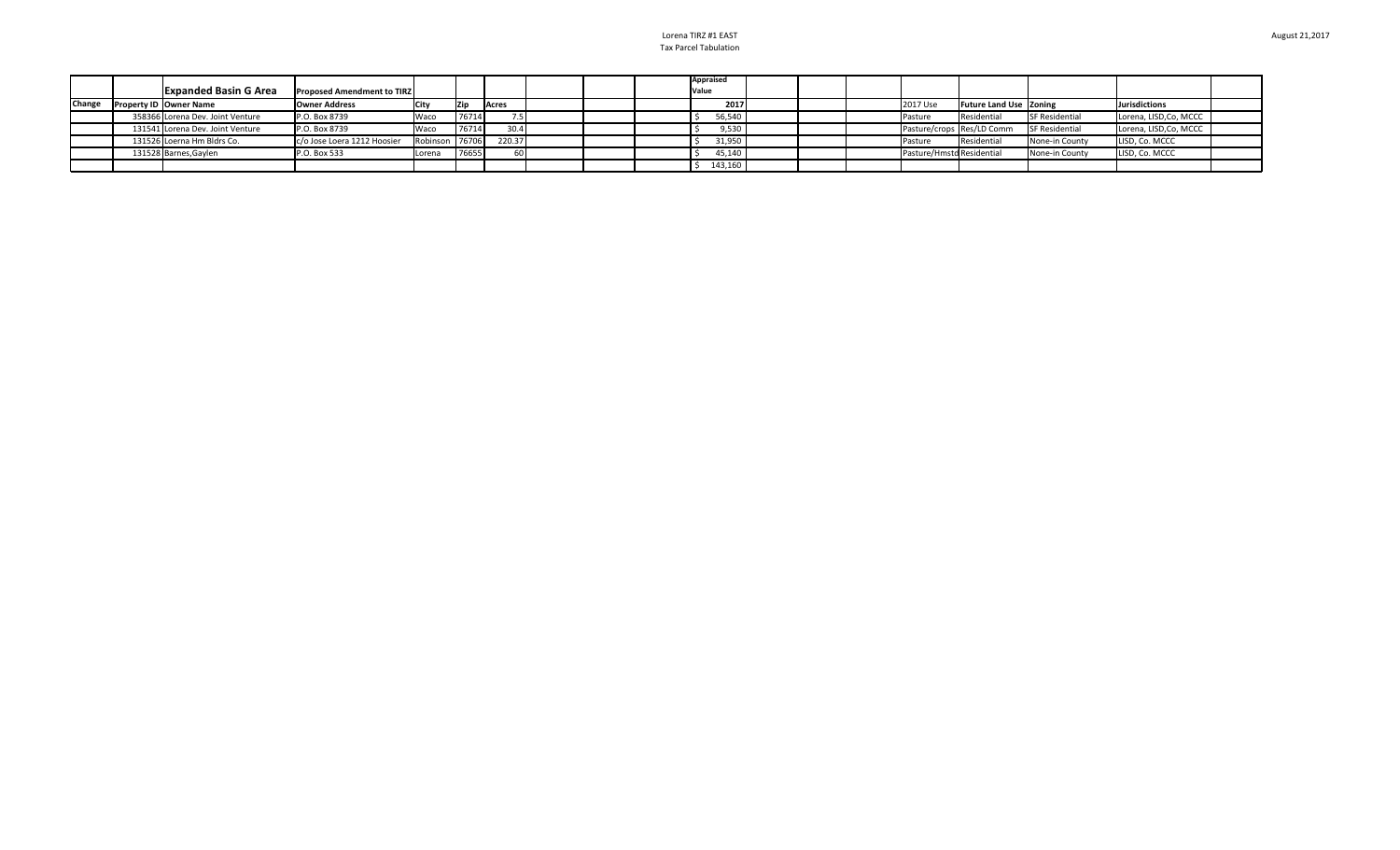|                | A                                                                                                                                               |     | B                        | C | D | E | F | G |  |  |
|----------------|-------------------------------------------------------------------------------------------------------------------------------------------------|-----|--------------------------|---|---|---|---|---|--|--|
| $\mathbf{1}$   | <b>LORENA TIRZ #1 EAST Financial Report</b>                                                                                                     |     |                          |   |   |   |   |   |  |  |
| 2              | <b>Summary Sheet July 10, 2017</b>                                                                                                              |     |                          |   |   |   |   |   |  |  |
| 3              |                                                                                                                                                 |     |                          |   |   |   |   |   |  |  |
| 4              | <b>Expenditures</b>                                                                                                                             |     |                          |   |   |   |   |   |  |  |
| 5              | 2014-2015 (see page 2)                                                                                                                          | \$  | 66,280.00                |   |   |   |   |   |  |  |
| 6              | Jan 2016 - June 2016 (see page 3)                                                                                                               | \$  | 62,713.38                |   |   |   |   |   |  |  |
| $\overline{7}$ | July 2016 - December 2016 (see page 4)                                                                                                          | \$  | 120,155.24               |   |   |   |   |   |  |  |
| 8              | Jan 2017 - June 2017 (see page 5)                                                                                                               | \$  | 221,305.20               |   |   |   |   |   |  |  |
| 9              | Total TIRZ Expenditures (including proposed 7/10/17 invoices)                                                                                   | \$  | 470,453.82               |   |   |   |   |   |  |  |
| 10             |                                                                                                                                                 |     |                          |   |   |   |   |   |  |  |
|                | 11   Note:                                                                                                                                      |     |                          |   |   |   |   |   |  |  |
|                | 12 \$38,181 is owed to the EDC for TIRZ expenditures/services 2014-2015                                                                         |     |                          |   |   |   |   |   |  |  |
| 13             | \$2,131.38 is owed the EDC for TIRZ services June 2016-September 2016 related to development agreement                                          |     |                          |   |   |   |   |   |  |  |
| 14             |                                                                                                                                                 |     |                          |   |   |   |   |   |  |  |
|                | 15 \$34,360 is owed to the City for Sanitary Sewer Line Preliminary Engineering expenditures/services Feb 2016 - May 2016                       |     |                          |   |   |   |   |   |  |  |
| 16             | \$5640 is owed to the City for the difference in the \$40,000 authorized for prelim. Engineering & \$34,360 in actual Prelim. Eng. Expenditures |     |                          |   |   |   |   |   |  |  |
| 17             | (note that the \$5640 shown above is listed as a revenue not an expenditure)                                                                    |     |                          |   |   |   |   |   |  |  |
| 18             |                                                                                                                                                 |     |                          |   |   |   |   |   |  |  |
| 19             | Expenditures paid to date beginning 11/7/16                                                                                                     | .s  | 356,976.32               |   |   |   |   |   |  |  |
| 20             | Proposed Invoice Payments 7/10/17 \$                                                                                                            |     | 38,805.12                |   |   |   |   |   |  |  |
| 21             |                                                                                                                                                 |     |                          |   |   |   |   |   |  |  |
| 22             | <b>Revenues</b>                                                                                                                                 |     |                          |   |   |   |   |   |  |  |
| 23             | 2014-2015 (see page 2) \$                                                                                                                       |     | $\overline{\phantom{a}}$ |   |   |   |   |   |  |  |
| 24             | Jan 2016 - June 2016 (see page 3)                                                                                                               | -\$ | 5,640.00                 |   |   |   |   |   |  |  |
| 25             | July 2016 - December 2016 (see page 4)                                                                                                          | \$  | 200,014.08               |   |   |   |   |   |  |  |
| 26             | Jan 2017 - June 2017 (see page 5)                                                                                                               | \$  | 2,536,300.00             |   |   |   |   |   |  |  |
| 27             | <b>Total Revenues</b>                                                                                                                           |     | \$2,741,954.08           |   |   |   |   |   |  |  |
| 28             |                                                                                                                                                 |     |                          |   |   |   |   |   |  |  |
| 29             | July 10, 2017 Balance Before Proposed Invoice Payments                                                                                          |     | \$2,384,977.76           |   |   |   |   |   |  |  |
| 30             | (7/10/17 Balance is Total Revenues minus Expenditures paid)                                                                                     |     |                          |   |   |   |   |   |  |  |
| 31             |                                                                                                                                                 |     |                          |   |   |   |   |   |  |  |
|                | 32 July 10, 2017 Balance After Proposed Invoice Payments                                                                                        |     | \$2,346,172.64           |   |   |   |   |   |  |  |
|                | 33 (7/10/17 Balance is Total Revenues minus Expenditures paid to date and proposed invoices)                                                    |     |                          |   |   |   |   |   |  |  |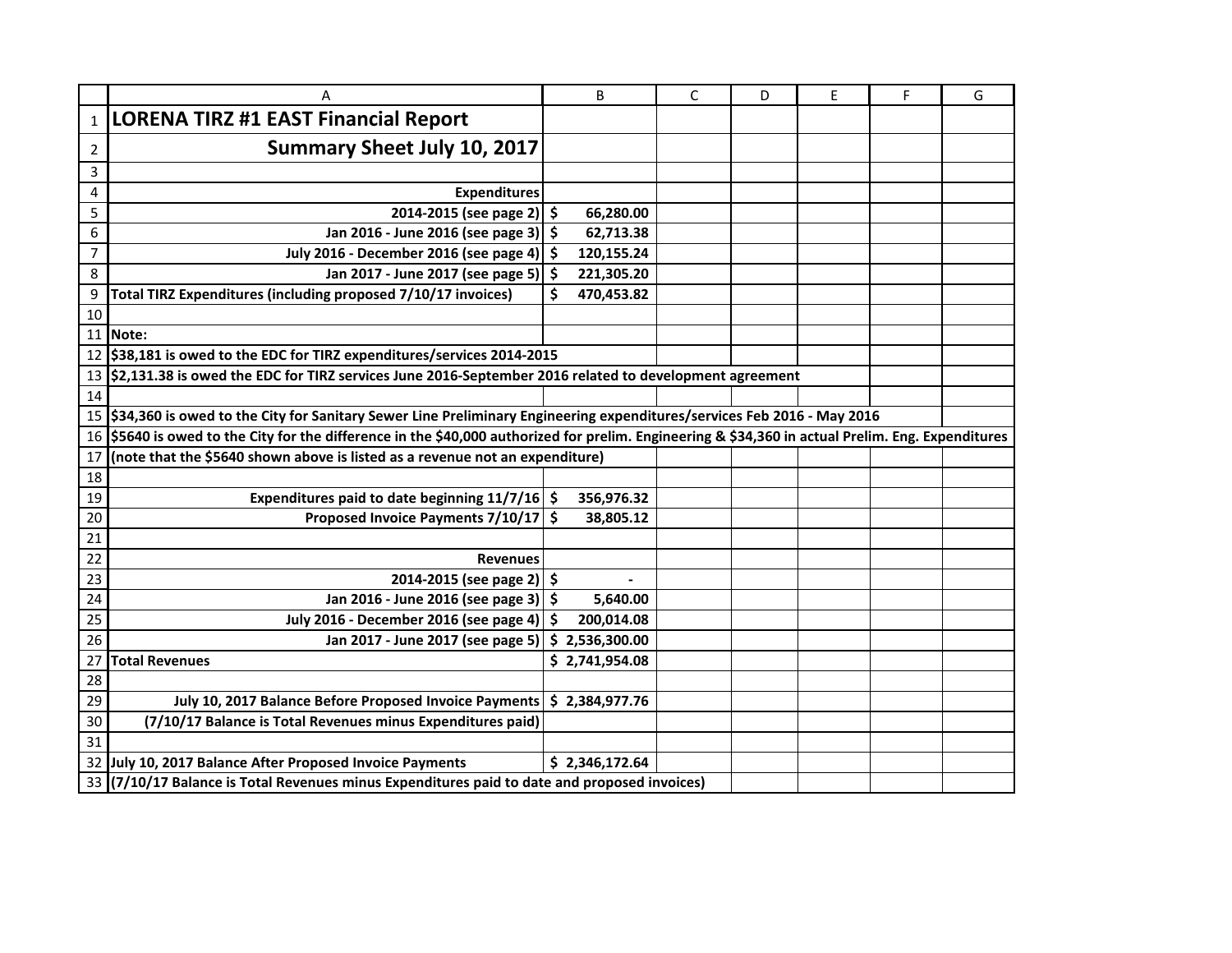|    | Α                                                  | B                    | C                        | D        | E                  | F             | G                  | H               |
|----|----------------------------------------------------|----------------------|--------------------------|----------|--------------------|---------------|--------------------|-----------------|
| 1  | <b>LORENA TIRZ #1 EAST Financial Report</b>        | April 2014-July 2015 | Aug-15                   | $Sep-15$ | $Oct-15$           | <b>Nov-15</b> | Dec-15             | Total 2014-2015 |
| 2  | 2014-2015                                          |                      |                          |          |                    |               |                    |                 |
| 3  | Revenue:                                           |                      |                          |          |                    |               |                    |                 |
|    | <b>Starting Balance</b>                            | \$0                  | \$0                      | \$0      | \$0                | \$0           | \$0                | \$0             |
| 5  | Sales Tax                                          |                      |                          |          |                    |               |                    |                 |
| 6  | Property Tax                                       | 50                   | \$0                      | \$0      | \$0                | \$0           | \$0                | \$0             |
|    | <b>Misc Revenue</b>                                |                      |                          |          |                    |               |                    |                 |
| 8  | <b>Total Revenue</b>                               |                      |                          |          |                    |               |                    | \$0             |
| 9  |                                                    |                      |                          |          |                    |               |                    |                 |
|    | 10 Expenditures:                                   |                      |                          |          |                    |               |                    |                 |
| 11 |                                                    |                      |                          |          |                    |               |                    |                 |
| 12 | <b>LEDC Expenditures</b>                           |                      |                          |          |                    |               |                    |                 |
| 13 | LEDC Expenditures for Project & Financing Plan     | \$30,000             |                          |          |                    |               |                    | \$30,000        |
| 14 | LEDC Legal Fees for TIRZ adoption                  | \$8,181              |                          |          |                    |               |                    | \$8,181         |
| 15 |                                                    |                      |                          |          |                    |               |                    |                 |
| 16 | <b>TIRZ #1 East Expenditures</b>                   |                      |                          |          |                    |               |                    |                 |
| 17 | Legal Fees                                         | \$957.50             | \$1,965.50               |          | \$391.50           |               | \$3,784.50         | \$7,099.00      |
| 18 | Administrative Services (payment deferred to 2016) | \$0                  | \$4,200                  | \$4,200  | \$4,200            | \$4,200       | \$4,200            | \$21,000        |
| 19 | Program Management                                 | \$0                  | \$0                      | \$0      | \$0                | \$0           | \$0                | \$0             |
| 20 | <b>General Office</b>                              | \$0                  | \$0                      | \$0      | \$0                | \$0           | \$0                | \$0             |
| 21 | <b>Legal Advertising</b>                           | \$0                  | \$0                      | \$0      | \$0                | 50            | \$0                | \$0             |
| 22 |                                                    |                      |                          |          |                    |               |                    |                 |
|    | 23 Total Expenditures                              |                      | $$39,138.50$ $$6,165.50$ |          | \$4,200 \$4,591.50 |               | \$4,200 \$7,984.50 | \$66,280.00     |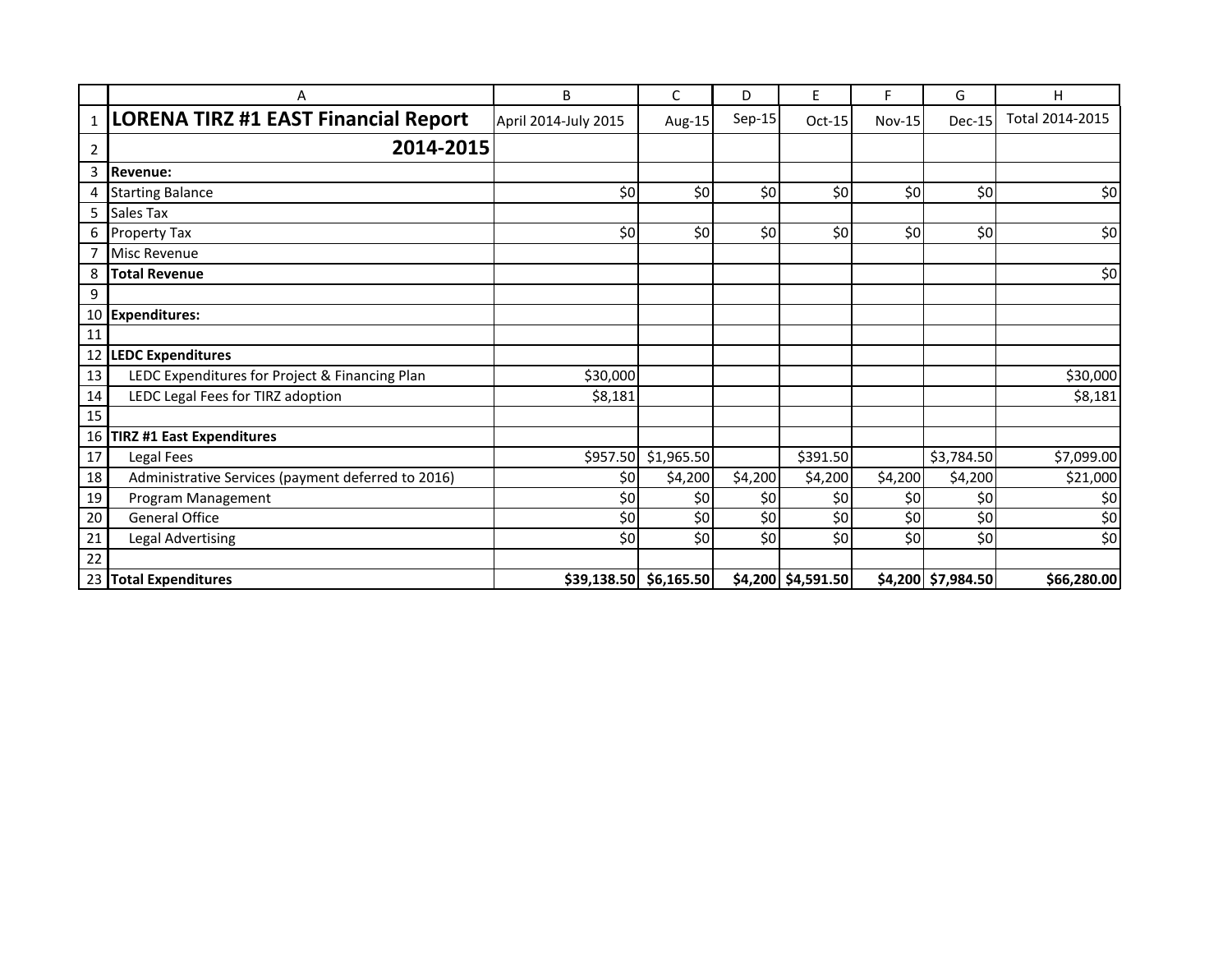|                | Α                                                                                 | B        | $\mathsf{C}$ | D        | E               | E         | G          | Н                     |
|----------------|-----------------------------------------------------------------------------------|----------|--------------|----------|-----------------|-----------|------------|-----------------------|
|                |                                                                                   |          |              |          |                 |           |            |                       |
| 1              | LORENA TIRZ #1 EAST Financial Report                                              | $Jan-16$ | Feb-16       | Mar-16   | Apr-16          | $May-16$  |            | Jun-16 Jan - Jun 2016 |
| $\overline{2}$ | <b>January 2016 - June 2016</b>                                                   |          |              |          |                 |           |            |                       |
| 3              | <b>Revenue:</b>                                                                   |          |              |          |                 |           |            |                       |
| 4              | <b>Starting Balance</b>                                                           | \$0      | \$0          | \$0      | \$0             | \$0       | \$0        | \$0                   |
| 5              | Sales Tax - City                                                                  | \$0      | \$0          | \$0      | $\overline{50}$ | \$0       | \$0        | \$0                   |
| 6              | Sales Tax - County                                                                | \$0      | \$0          | \$0      | \$0             | \$0       | \$0        | \$0                   |
| 7              | Property Tax - City                                                               | \$0      | \$0          | \$0      | \$0             | \$0       | \$0        | \$0                   |
| 8              | Property Tax - County                                                             | \$0      | \$0          | \$0      | \$0             | \$0       | \$0        | \$0                   |
| 9              | Misc Revenue (remaining City contribution from Pre. Eng.)                         | \$0      | \$0          | \$0      | \$0             | \$5,640   | \$0        | \$5,640               |
| 10             | <b>Total Revenue</b>                                                              | \$0      | \$0          | \$0      | \$0             | \$5,640   | \$0        | \$5,640               |
| 11             |                                                                                   |          |              |          |                 |           |            |                       |
| 12             | <b>Expenditures:</b>                                                              |          |              |          |                 |           |            |                       |
| 13             |                                                                                   |          |              |          |                 |           |            |                       |
| 14             | <b>LEDC Expenditures</b>                                                          |          |              |          |                 |           |            |                       |
| 15             | LEDC Expenditures for Project Plan & Financing Plan                               |          |              |          |                 |           |            |                       |
| 16             | LEDC Legal Fees for TIRZ adoption                                                 |          |              |          |                 |           |            |                       |
| 17             |                                                                                   |          |              |          |                 |           |            |                       |
| 18             | <b>TIRZ #1 East Expenditures</b>                                                  |          |              |          |                 |           |            |                       |
| 19             | Legal                                                                             |          | \$29         |          |                 | $-57,128$ |            | $-57,099$             |
| 20             | Administrative Services (payment deferred to 2016)                                | \$4,200  | \$4,200      | \$4,200  | \$4,200         | \$4,200   | \$4,200    | \$25,200              |
| 21             | Program Management                                                                | \$0      | \$0          | \$0      | \$0             | \$0       | \$0        | \$0                   |
| 22             | <b>General Office</b>                                                             | \$0      | \$0          | \$0      | \$0             | \$0       | \$0        | \$0                   |
| 23             | <b>Legal Advertising</b>                                                          | \$0      | \$0          | \$0      | \$0             | \$0       | \$0        | \$0                   |
| 24             |                                                                                   |          |              |          |                 |           |            |                       |
| 25             | <b>City of Lorena Expenditures</b>                                                |          |              |          |                 |           |            |                       |
| 26             | Prelim. Engineering ES 16 02 01: Engineering                                      | \$0      | \$5,760      | \$6,400  | \$9,900         | \$1,800   | \$0        | \$23,860              |
| 27             | Prelim. Engineering PM 16 02 01: Program Management                               | \$0      | \$2,250      | \$2,250  | \$3,000         | \$3,000   | \$0        | \$10,500              |
| 28             | Legal                                                                             |          |              |          |                 | \$7,128   | \$3,124.38 | \$10,252.38           |
| 29             | <b>Total Expenditures</b>                                                         | \$4,200  | \$12,239     | \$12,850 | \$17,100        | \$9,000   | \$7,324.38 | \$62,713.38           |
| 30             |                                                                                   |          |              |          |                 |           |            |                       |
|                | 31 On June 9, 2016 City paid Bovey \$7128 for legal invoices July 2015 - May 2016 |          |              |          |                 |           |            |                       |
|                | 32 On June 30, 2016 City paid Bovey \$3124 for legal invoice dated 06 28 16       |          |              |          |                 |           |            |                       |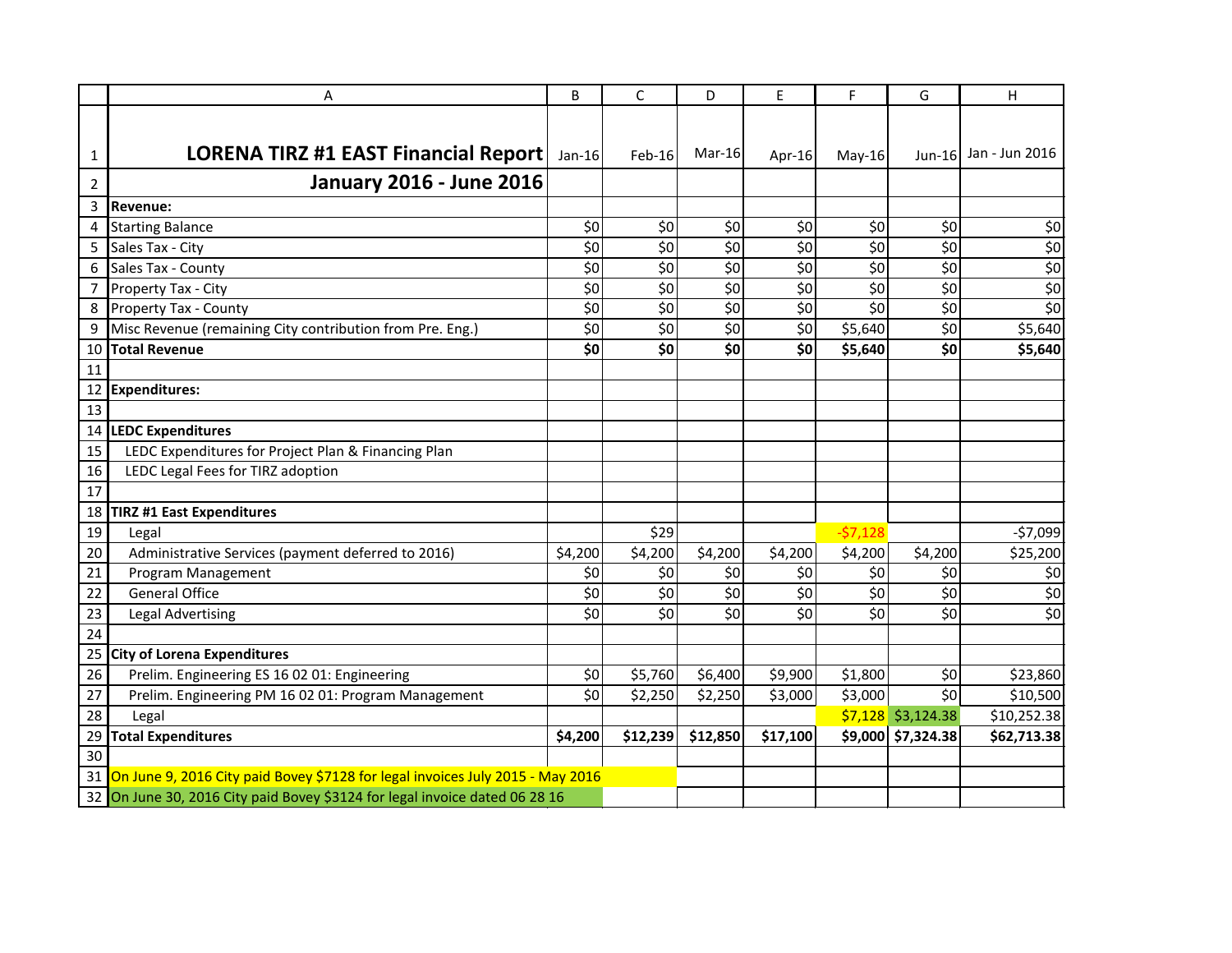|                | Α                                                      | B       | $\mathsf C$ | D           | E           | F                                      | G           | Н                      |
|----------------|--------------------------------------------------------|---------|-------------|-------------|-------------|----------------------------------------|-------------|------------------------|
| 1              | <b>LORENA TIRZ #1 EAST Financial Report</b>            | Jul-16  | Aug-16      | $Sep-16$    | $Oct-16$    | <b>Nov-16</b>                          |             | Dec-16 July - Dec 2016 |
| $\overline{2}$ | <b>July 2016 - December 2016</b>                       |         |             |             |             |                                        |             |                        |
| 3              | <b>Revenue:</b>                                        |         |             |             |             |                                        |             |                        |
| 4              | <b>Starting Balance</b>                                | \$0     | \$0         | \$0         | \$0         | \$0                                    | \$0         | \$0                    |
| 5              | Sales Tax - City                                       | \$0     | \$0         | \$0         | \$0         | \$0                                    | \$0         | \$0                    |
| 6              | Sales Tax - County                                     | \$0     | \$0         | \$0         | \$0         | \$0                                    | 50          | $\overline{\xi}$       |
|                | Property Tax - City                                    | \$0     | \$14.08     | \$0         | \$0         | \$0                                    | \$0         | \$14.08                |
| 8              | <b>Property Tax - County</b>                           | \$0     | \$0         | \$0         | \$0         | \$0                                    | \$0         | \$0                    |
| 9              | Misc Revenue                                           | \$0     | \$0         | \$0         | \$0         | \$0                                    | \$0         | \$0                    |
| 10             | <b>Braswell Contribution</b>                           | \$0     | \$0         | \$0         | \$30,000    | \$45,000                               | \$25,000    | \$100,000              |
| 11             | McElla Contribution                                    | \$0     | \$0         | \$0         | \$30,000    | \$45,000                               | \$25,000    | \$100,000              |
|                | 12 Mitchell/Tully Contribution                         | \$0     | \$0         | \$0         | \$0         | \$0                                    | \$0         | \$0                    |
|                | 13 Certificates of Obligation (Bond revenues)          |         |             |             |             |                                        |             | \$0                    |
| 14             | <b>Total Revenue</b>                                   | \$0     | \$14.08     | \$0         | \$60,000    | \$90,000                               | \$50,000    | \$200,014.08           |
| 15             |                                                        |         |             |             |             |                                        |             |                        |
|                | 16 Expenditures:                                       |         |             |             |             |                                        |             |                        |
| 17             |                                                        |         |             |             |             |                                        |             |                        |
|                | 18 LEDC Expenditures                                   |         |             |             |             |                                        |             |                        |
| 19             | LEDC Expenditures for Project Plan & Financing Plan    |         |             |             |             |                                        |             |                        |
| 20             | LEDC Legal Fees for TIRZ                               |         |             | \$2,131.38  |             |                                        |             | \$2,131.38             |
| 21             |                                                        |         |             |             |             |                                        |             |                        |
| 22             | <b>TIRZ #1 East Expenditures</b>                       |         |             |             |             |                                        |             |                        |
| 23             | Legal                                                  | \$5,423 | \$2,610     | \$7,214.40  | \$0         | \$0                                    | \$0         | \$15,247.40            |
| 24             | Administrative Services (payment deferred to 2016)     | \$4,200 | \$4,200     | \$4,200     | \$4,200     | \$4,200                                | \$4,200     | \$25,200               |
| 25             | Sanitary Sewer Line Final Design Professional Services |         |             |             | \$20,814.19 | \$24,599.81                            | \$23,662.46 | \$69,076.46            |
| 26             | Program Management San Sewer Line Final Design         | \$0     | \$0         | \$0         | \$2,500     | \$3,000                                | \$3,000     | \$8,500                |
| 27             | <b>General Office</b>                                  | \$0     | \$0         | \$0         | \$0         | \$0                                    | \$0         | \$0                    |
| 28             | <b>Legal Advertising</b>                               | \$0     | \$0         | \$0         | \$0         | \$0                                    | \$0         | \$0                    |
| 29             |                                                        |         |             |             |             |                                        |             |                        |
|                | 30 City of Lorena Expenditures                         |         |             |             |             |                                        |             |                        |
| 31             |                                                        |         |             |             |             |                                        |             |                        |
|                | 32 Total Expenditures                                  | \$9,623 | \$6,810     | \$13,545.78 |             | $$27,514.19$ $$31,799.81$ $$30,862.46$ |             | \$120,155.24           |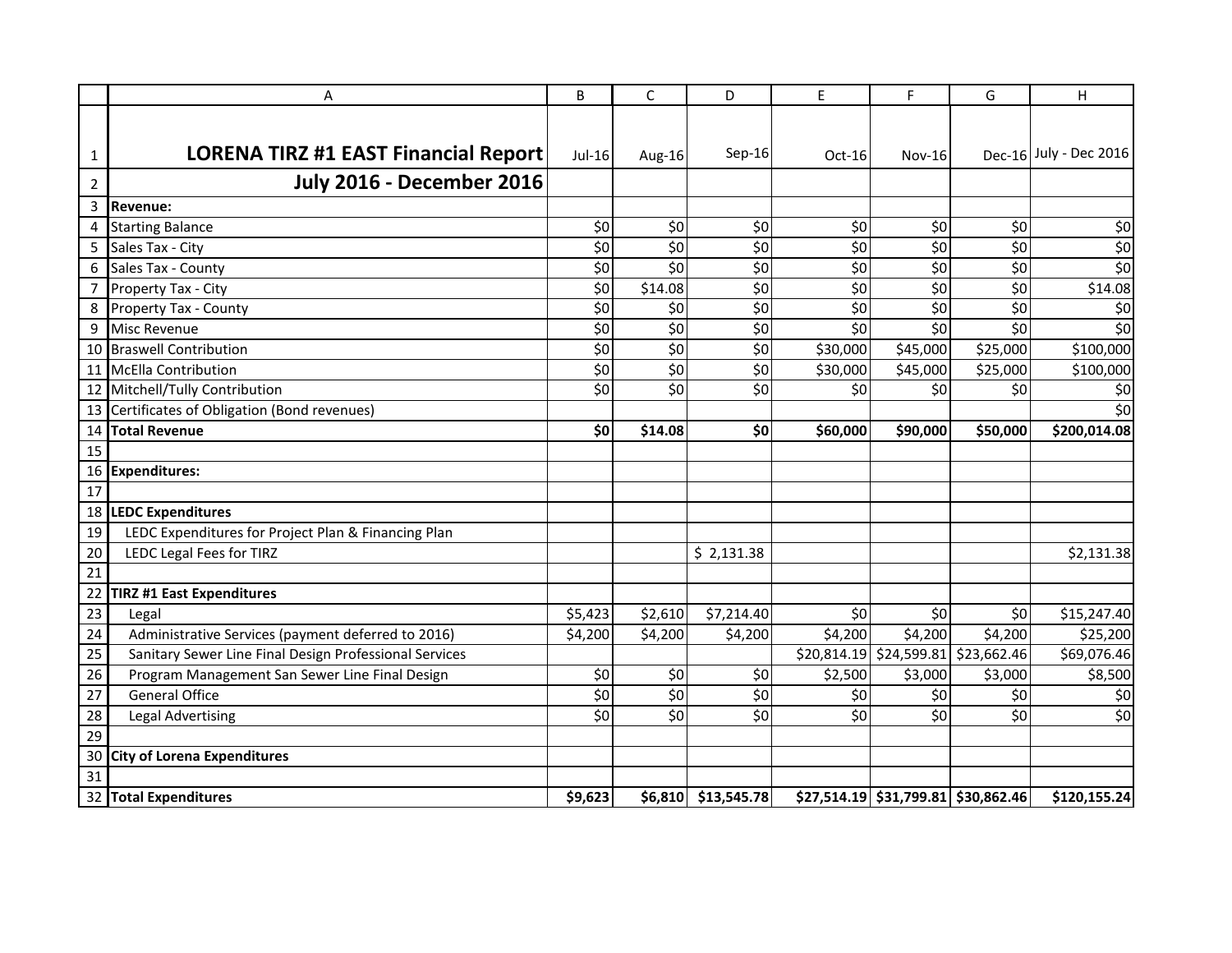|                 | A                                                    | B              | $\mathsf{C}$ | D           | E          | F                                      | G          | H              |
|-----------------|------------------------------------------------------|----------------|--------------|-------------|------------|----------------------------------------|------------|----------------|
|                 |                                                      |                |              |             |            |                                        |            |                |
|                 |                                                      |                |              | $Mar-17$    |            |                                        |            | Jan - Jun 2017 |
| $\mathbf{1}$    | <b>LORENA TIRZ #1 EAST Financial Report</b>          | $Jan-17$       | Feb-17       |             | Apr-17     | $May-17$                               | $Jun-17$   |                |
| $\overline{2}$  | <b>January 2017 - June 2017</b>                      |                |              |             |            |                                        |            |                |
| 3               | <b>Revenue:</b>                                      |                |              |             |            |                                        |            |                |
| 4               | <b>Starting Balance</b>                              | \$0.00         | \$0.00       | \$0.00      | \$0.00     | \$0.00                                 | \$0.00     | \$0.00         |
| 5               | Sales Tax - City                                     | \$0.00         | \$0.00       | \$0.00      | \$0.00     | \$0.00                                 | \$0.00     | \$0.00         |
| 6               | Sales Tax - County                                   | \$0.00         | \$0.00       | \$0.00      | \$0.00     | \$0.00                                 | \$0.00     | \$0.00         |
| $\overline{7}$  | Property Tax - City                                  | \$0.00         | \$0.00       | \$0.00      | \$0.00     | \$0.00                                 | \$0.00     | \$0.00         |
| 8               | Property Tax - County                                | \$0.00         | \$0.00       | \$0.00      | \$0.00     | \$0.00                                 | \$0.00     | \$0.00         |
| 9               | Misc Revenue                                         | \$0.00         | \$0.00       | \$0.00      | \$0.00     | \$0.00                                 | \$0.00     | \$0.00         |
|                 | 10 Braswell Contribution                             | \$17,650.00    | \$0.00       | \$0.00      | \$0.00     | \$0.00                                 | \$0.00     | \$17,650.00    |
|                 | 11 McElla Contribution                               | \$17,650.00    | \$0.00       | \$0.00      | \$0.00     | \$0.00                                 | \$0.00     | \$17,650.00    |
|                 | 12 Mitchell/Tully Contribution                       | \$0.00         | \$50,000.00  | \$0.00      | \$0.00     | \$0.00                                 | \$0.00     | \$50,000.00    |
| 13              | Certificates of Obligation (Bond revenues)           | \$2,425,000.00 | \$0.00       | \$0.00      | \$0.00     | \$0.00                                 | \$0.00     | \$2,425,000.00 |
| 14              | <b>EDC Contribution</b>                              | \$0.00         | \$13,000.00  | \$0.00      | \$0.00     | \$0.00                                 | \$0.00     | \$13,000.00    |
| 15              | City Contribution                                    | \$0.00         | \$13,000.00  | \$0.00      | \$0.00     | \$0.00                                 | \$0.00     | \$13,000.00    |
| 16              | <b>Total Revenue</b>                                 | \$2,460,300.00 | \$76,000.00  | \$0.00      | \$0.00     | \$0.00                                 | \$0.00     | \$2,536,300.00 |
| 17              |                                                      |                |              |             |            |                                        |            |                |
|                 | 18 Expenditures:                                     |                |              |             |            |                                        |            |                |
| 19              |                                                      |                |              |             |            |                                        |            |                |
| 20              | <b>LEDC Expenditures</b>                             |                |              |             |            |                                        |            |                |
| 21              | LEDC Expenditures for Project Plan & Financing Plan  |                |              |             |            |                                        |            |                |
| 22              | <b>LEDC Legal Fees for TIRZ</b>                      |                |              |             |            |                                        |            | \$0.00         |
| $\overline{23}$ |                                                      |                |              |             |            |                                        |            |                |
| 24              | <b>TIRZ #1 East Expenditures</b>                     |                |              |             |            |                                        |            |                |
| $\overline{25}$ | Legal                                                | \$0.00         | \$0.00       | \$0.00      | \$0.00     | \$7,518.20                             | \$7,356.96 | \$14,875.16    |
| $\overline{26}$ | <b>Administrative Services</b>                       | \$4,200.00     | \$4,200.00   | \$4,200.00  | \$4,200.00 | \$4,200.00                             | \$4,200.00 | \$25,200.00    |
| 27              | Sanitary Sewer Line Final Design Professional Serv.  | \$15,730.45    | \$48,726.75  | \$23,183.10 |            | $$19,961.16$ $$20,074.00$ $$22,748.16$ |            | \$150,423.62   |
| 28              | Program Management San Sewer Line Final Design       | \$3,000.00     | \$3,500.00   | \$3,500.00  | \$3,500.00 | \$4,000.00                             | \$4,500.00 | \$22,000.00    |
| 29              | <b>General Office</b>                                | \$0.00         | \$0.00       | \$0.00      | \$0.00     | \$0.00                                 | \$0.00     | \$0.00         |
| 30              | <b>Legal Advertising</b>                             | \$0.00         | \$0.00       | \$0.00      | \$0.00     | \$0.00                                 | \$0.00     | \$0.00         |
| 31              | Certificate of Obligation Interest & Principal pymnt |                | \$8,806.42   |             |            |                                        |            | \$8,806.42     |
| 32              | <b>City of Lorena Expenditures</b>                   |                |              |             |            |                                        |            |                |
| $\overline{33}$ |                                                      |                |              |             |            |                                        |            |                |
|                 | 34 Total Expenditures                                | \$22,930.45    | \$65,233.17  | \$30,883.10 |            | $$27,661.16$ $$35,792.20$ $$38,805.12$ |            | \$221,305.20   |